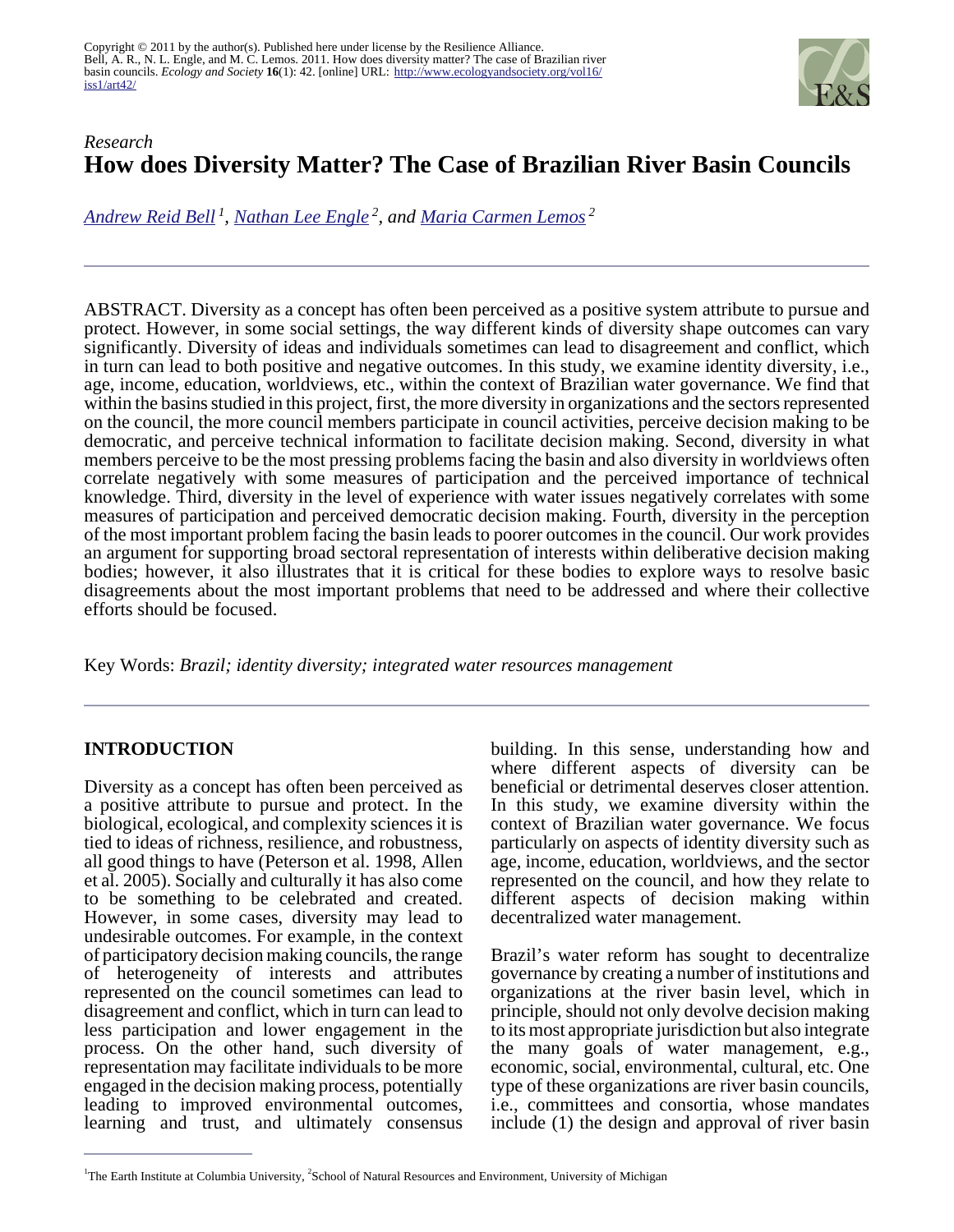plans; (2) the establishment of water quality goals; (3) the creation and implementation of water permits and charging mechanisms, including the establishment of priorities of how to spend the revenues; and (4) and the arbitration over conflicts (Lemos et al. 2010). Consortia differ from committees in that they are not legally established; although they share the same range of responsibilities as committees, they have lower capacity for enforcement. To date, over 150 of these councils have been created all over Brazil with different levels of success (Abers and Dino 2005). The Brazilian case offers a unique opportunity to observe how different aspects of diversity shape processes within deliberative councils. Each individual river basin has been created to reconcile diverse interests and needs within the basin. However, the way in which councils are constituted, i.e., the level of diversity among council members, can vary greatly between basins. One reason for such interbasin diversity is that within Brazil's federalized management model, states apply rules for management and representation differently, leading to variability between cases with respect to the sets of goals and priorities represented on the councils. Another reason is that the different levels in environmental stresses and economic development across Brazil lead to a diverse set of problems faced within each of the councils. In this study, rather than focusing on the differences between councils, we focus on diversity within river basin councils and how it relates to their decision making process.

We build upon previous empirical research to explore a set of assumptions about the role of diversity in decentralized decision making, drawing from the literatures of organizational theory and collaborative management, and making use of data from the Watermark Project, which interviewed 626 river basin council members in 18 basins across Brazil. Because of the nature and limitations of the data available, we focus our study on the links between council member diversity and their perceptions in relation to several aspects of the decision making process. In doing so, we hope to provide a more detailed understanding of how stakeholder diversity shapes processes within river basin councils and to generate new avenues of inquiry on the subject. In turn, by looking more closely at the influence of diversity on council's processes, our study results will hopefully be useful in designing and evaluating not only more effective river basin councils but also other kinds of decentralized deliberative organizations.

#### **How does diversity matter?**

A number of researchers in organizational theory have investigated the impacts that diversity, defined here as the range and heterogeneity of interests and attributes represented within decentralized management organizations, has on the function of management groups and the satisfaction of their members. A common characterization of diversity is distinguishing among observable characteristics and attributes, e.g., age, gender, sector of employment, etc., and unobservable characteristics, e.g., opinions, attitudes, and skill sets (Milliken and Martins 1996). The findings of such research are mixed, however. In their widely cited review, Milliken and Martins (1996) found that diversity in observable attributes can have negative consequences on the satisfaction that members of a group feel, reflecting a tendency for people to be more comfortable around those who are similar to them, although this negative influence tends to fade the longer the group is together. On the other hand, a number of cognitive benefits, i.e., the ability of a group to function and make decisions, are associated with both observable and unobservable aspects of diversity. Recent work by Page (2007) makes significant contributions to this literature by theorizing that an individual's characteristics, observable and unobservable, shape and reflect what he calls their instrumental and fundamental preferences, which in turn make different contributions to the functioning of decision making bodies such as stakeholder councils. As Page defines them, an individual's instrumental preferences are the preferred tools or approaches one uses to reach a particular goal, whereas an individual's fundamental preferences are the goals he or she holds as most important. Page suggests that the conflict brought about by diversity in instrumental preferences, i.e., different problem solving approaches, can lead to better decisions and more robust organizations, but that the conflict arising from diversity in fundamental preferences, i.e., different goals and beliefs, can sometimes be insurmountable, leading to outcomes for organizations that are mixed at best.

Diversity also plays a prominent role in studies of decentralization and collaborative management. Efforts to integrate water resources management and decentralize responsibilities to lower scales of decision making have been around for decades (Medema et al. 2008) and are generally part of a broader paradigm shift in the management and governance of water (Gleick 2000). In theory,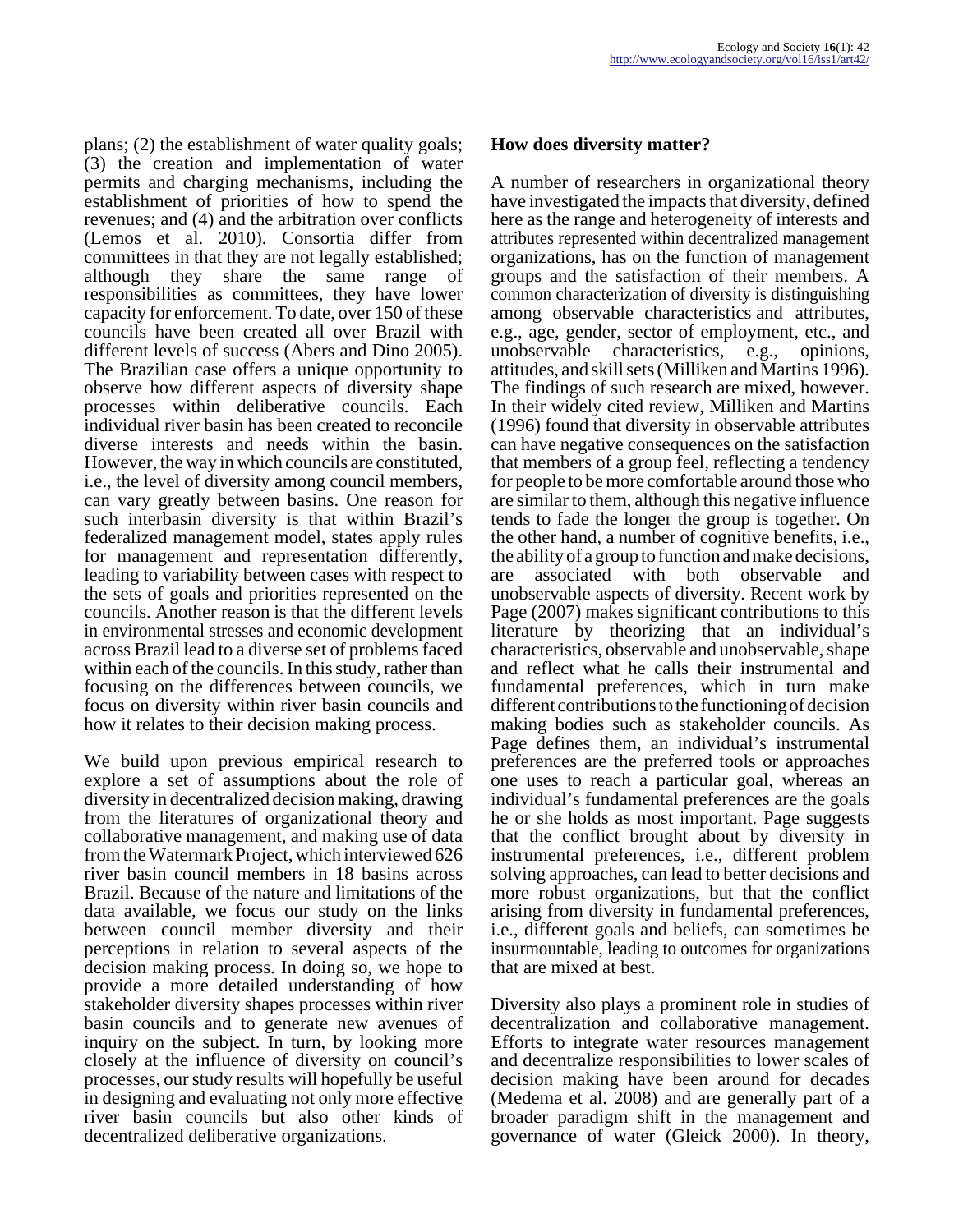among other benefits, a decentralized regime can be more democratic by increasing participation and representation of different stakeholder interests (Brannstrom et al. 2004, Lemos and Agrawal 2006, Abers et al. 2009). Moreover, the deliberative process promoted by decentralization can lead to trust-building, better production and use of knowledge, social learning, collective identity formation, and ultimately a more effective, efficient, and equitable resolution of water resource conflicts (Lubell 2005, Abers 2007, Lemos et al. 2010). However, the goals of decentralization in water management are not always achieved and, more importantly, in some cases, they may be in conflict. For example, in a comparison of water decentralization programs in Mexico and South Africa, Wester et al. (2003) found that more inclusion may slow down implementation of decentralization despite potentially leading to better outcomes in terms of participation. In Brazil's sweeping decentralization reform, the use of technical knowledge is often at odds with democracy and equity within river basin committees decision making processes (Lemos 2008, Lemos et al. 2010).

The decentralization and collaborative management literature also identifies diversity as a prerequisite for both effectiveness and legitimacy of governance. For example, Koontz and Johnson (2004) argue that the breadth of stakeholder participation is an important variable for determining certain watershed accomplishments, e.g., education and outreach, networking, policy changes, land acquisition, and research. In this case, broader inclusion of a diversity of interests, i.e., sectors, in watershed groups in the United States led to better measures on those outcomes, perhaps because of the ability to draw from various expertise to address the problem. Others, such as Abers (2007) show that a diverse representation of interests and pluralism in watershed management bodies is procedurally important in that it is more likely to bring attention to the most pressing issues, and decisions or agreements are more likely to elicit acceptance from the watershed's citizens (Focht and Trachtenberg 2005). Diversity can also positively influence the use of technical knowledge (Lemos et al. 2010) and expand the scope of the problems being considered by governance organizations.

However, the role of diversity within the context of water governance has received relatively little attention. Although diversity can be characterized

in many different ways, the decentralization and collaborative management literature primarily defines diversity as the range of sectors of society or organizations represented within water governance (see for example Leach 2004). We argue that other aspects of diversity can play a critical role in the way decentralized governance works, especially considering the quality of the 'process,' e.g., perception of democratization, overall stakeholders' satisfaction, etc., rather than just the 'product' outcomes, e.g., policies, research and reports, etc., that have dominated these earlier research efforts. Stakeholder identities, i.e., who they are, their demographics, worldviews, and what they perceive to be the most important problems to solve, reflect diverse preferences, toolkits, and approaches to problem solving, and also shape representation and participation.

The principle of diversity is at the heart of the Brazilian water reform to the extent that broad stakeholder participation and representation have framed the new model of water resources management. Although mainly inspired by the Dublin principles, in practice, this model has been critically shaped by the federal character of the Brazilian state and by the organization of local water interests and politics. For example, although the Brazilian water legislation procedurally guarantees diversity by mandating tripartite representation, i.e., state, users, and civil society, within river basin councils, the actual representation of interests differs greatly across these councils. One reason is that the definition of the three main categories may vary considerably from council to council, e.g., who is a user or who can act as a representative of civil society, which in turn may result in overlapping between categories. Another reason is that there are no firm rules and little oversight regarding individuals switching from one category to another. For example, a water company engineer, who starts as a representative of the state, can reinvent him or herself as a representative of civil society by securing an appointment from a professional association or NGO (Kumler and Lemos 2008). A large public sewage utility can define itself both as a user and as a part of the state. In these cases, in principle, some sectors can be overrepresented while others may be shortchanged. In the case that interests conflict with each other, representatives may have to face tough choices.

By looking more closely at the influence of diversity on perceptions of council processes, our research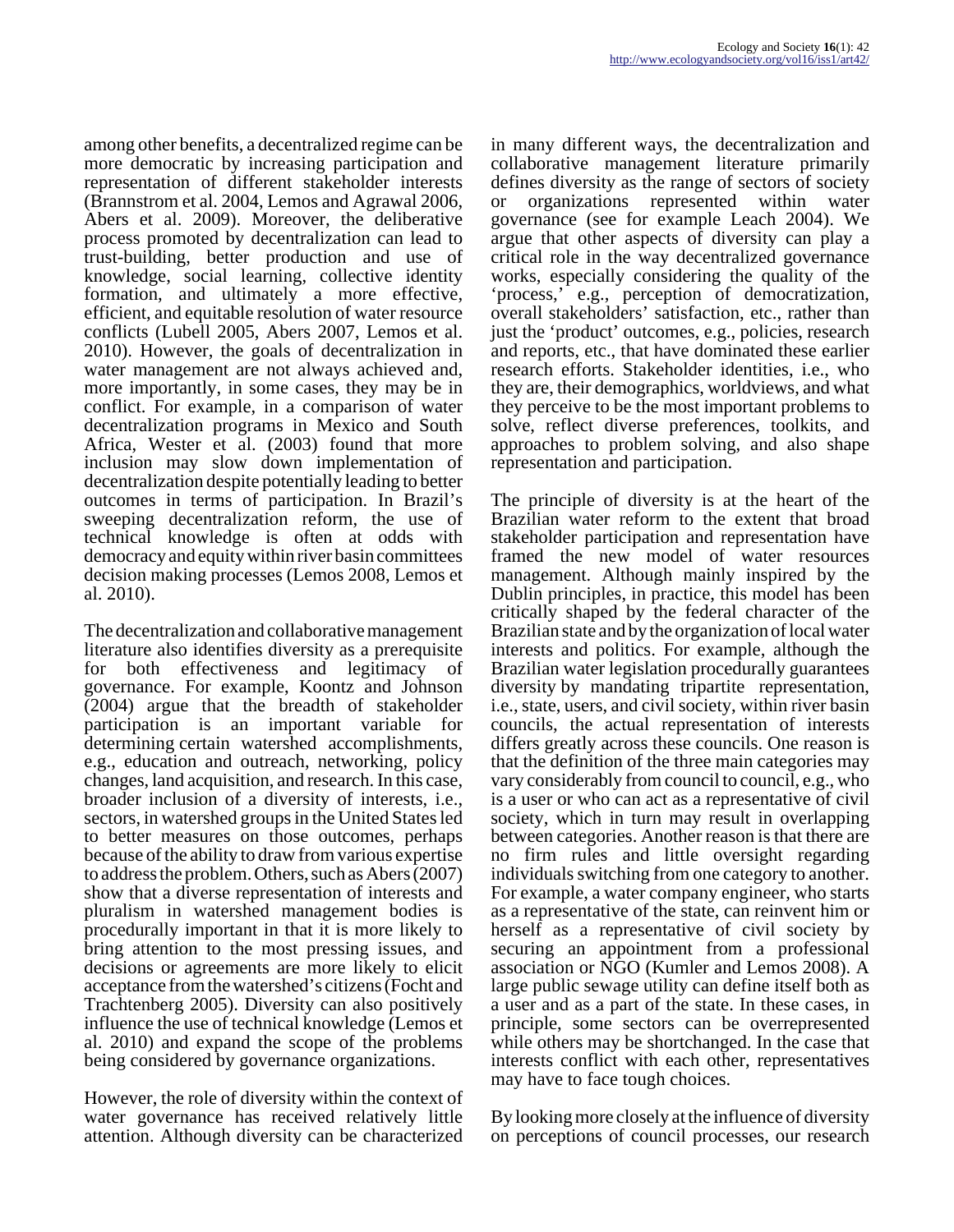results will help to identify potential barriers to, and promote factors for, successful watershed management. Beyond simply thinking of representation as a set of stakeholder interests, this study aims to reframe the issue of diversity in council makeup in terms of the different aspects of identity they bring to the decision making environment, and link these characteristics of basin council diversity to members' perceptions of the councils' decision making process.

#### **INVESTIGATING DIVERSITY IN BRAZIL'S WATER REFORM**

In the present work, we used data from the Watermark Survey carried out in 2004. The survey interviewed 626 members of 18 different river basin councils, i.e., 14 committees and 4 consortia, across Brazil. The sample was selected by stratifying existing river basin councils according to region, main water-related issue, type of basin, i.e., urban, rural, or coastal, and basin size; preference in selection within strata was given to basins that had previously been studied by the Watermark Project. We used a set of questions from the survey of basin council members as proxies for a number of attributes of identity and then used these questions to generate measurements of diversity at the level of basin council. We used a second set of questions from the same survey as measures for the levels of satisfaction and performance in the council (Fig. 1). We then correlated these process measures with our measures of diversity and illustrate our findings with in-depth, case study secondary data from our own research and from the published literature focusing on Brazil's water reform where available.

We chose as dependent variables and proxies for the perception of council processes all questions in the survey reflecting (1) the reported use of technical information in council decision making (TI); (2) the perceived level of democratic decision making made by the council (DD); and (3) the reported participation in council activities (PC). We have previously identified the use of technical information as an important process within the decision making process in decentralized water basins that critically shapes members' perceptions of overall efficacy (Lemos et al. 2010), while perception of democratic decision making and level of participation have been found to tie into concepts

like satisfaction that Milliken and Martins refer to as 'affective reactions' (Milliken and Martins 1996).

As proxies for the independent variables, we selected all questions in the survey that revealed (1) unobservable 'worldview' characteristics (WV), such as attitudes about the role of humans in the environment, or the balance of rights between government and private property owners; (2) perception of the major problems (P) affecting the basin; (3) the sector (S) represented on the council; and (4) a mix of demographic characteristics (D), such as age, gender, experience, and income.

We aggregated individual responses for the proxies to the basin level in one of four ways, i.e., mean, proportion, standard deviation, and statistical entropy, to give a final *n* of 18 data points, with the basin as the unit of analysis. We measured the level of a response, measured in all but one of the dependent variable proxies, by the mean, for cardinal responses like age, income, or numerical Likert scales, and by proportion, for nominal responses, like the proportion of council members answering 'c' to a particular question. We measured the diversity of a response, measured for all independent variable proxies and for one dependent variable proxy, by the standard deviation, for cardinal responses, and the statistical entropy, for nominal responses. Ordinal responses in the survey were transformed to cardinal responses by assuming their values to be evenly spaced between 0 and 1. Thus, for example, the set ['often,' 'sometimes,' 'rarely,' 'never'] becomes [1, 0.66, 0.33, 0]. Transforming the data makes it more amenable to analysis, revealing information that might be lost, particularly in our data where there are usually a small number of response options, by using the median (Wright and Linacre 1989, Velleman and Wilkinson 1993). We looked for correlations among the different independent and dependent variable proxies, with significant correlations identified as those for which the p-value of the Pearson correlation coefficient was less than 0.1.

The complete list of questions used to develop the proxies, as well as the way in which the responses were coded, is included as Appendix 1; this appendix may be used as a helpful guide in interpreting the study results that are shown in Figure 2, and that are summarized in Appendix 2.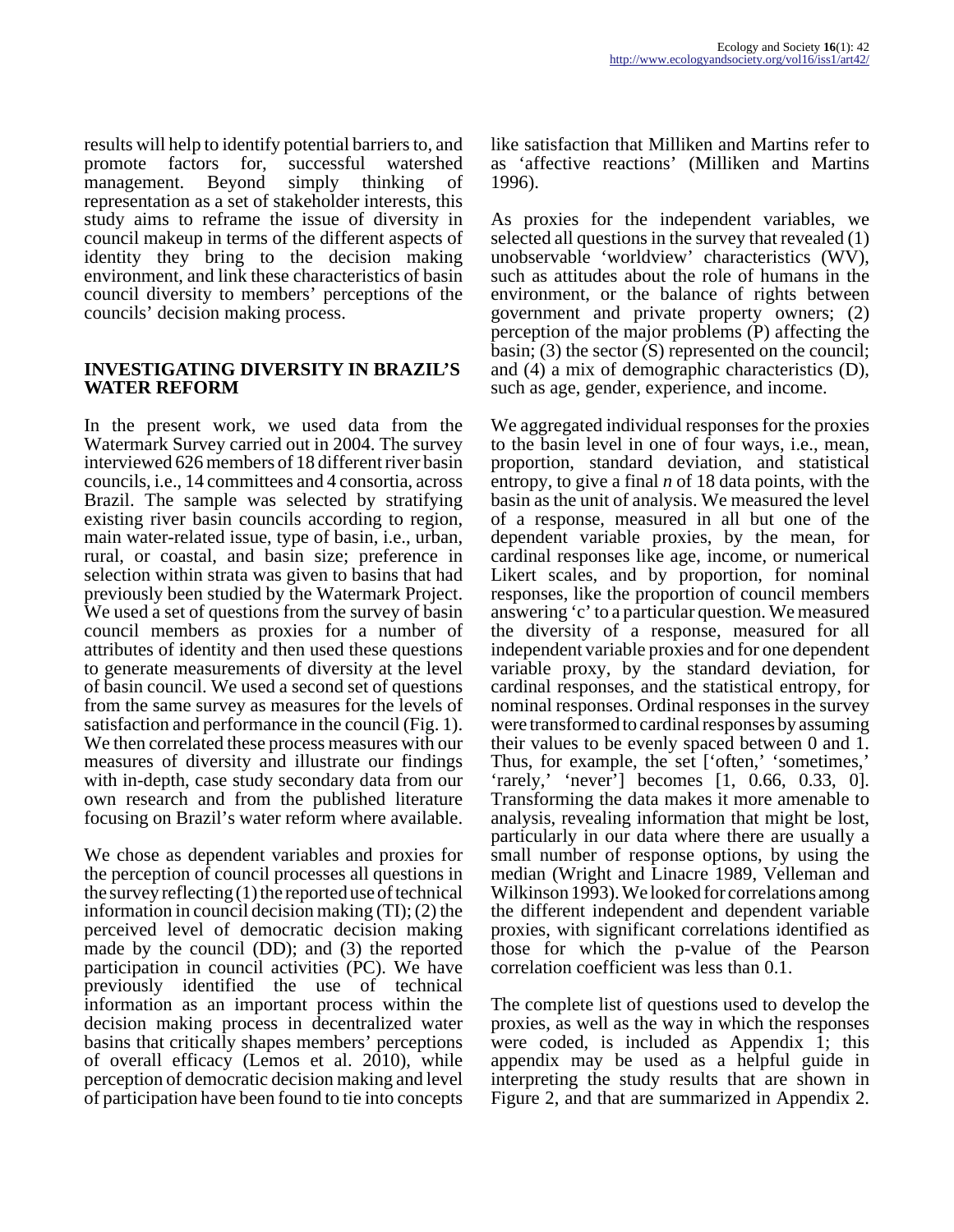

**Fig. 1**. A subset of outcomes of the deliberative process in basin councils.

A complete description of the mathematical development of the four measures described above is included as Appendix 3 to this study.

### **UNDERSTANDING THE ROLE OF DIVERSITY IN RIVER BASIN COUNCILS**

In the matrix depicted in Figure 2, the dependent variable proxies are listed along the y-axis, and the independents along the x-axis, so that row *i* shows the correlations that the independent variable proxies have with dependent variable proxy *i*. To keep the data legible while still providing explanatory power, proxies are given a short name that represents the question asked of the respondent. The reader is encouraged to refer to Appendix 1, where we provide a complete list of questions and the means by which they were coded. Correlations significant at  $a = 0.1$  are shown as grey squares for positive correlations or black squares for negative correlations; white indicates a lack of significant correlation at  $a = 0.1$ . The full set of correlation coefficients and their p values are found in Appendix 3.

In the following sections we organize the results of our analysis by independent variables, and discuss the roles these aspects of council diversity appear to play to the members' perception of the way the councils work.

### **Diversity in basin problems**

Most significantly, diversity in what members perceive as the most pressing problems facing the basin (P1 and P2) correlates negatively with several aspects of participation and the use of technical knowledge. The implication of these results, that disagreement about what the focus of committee efforts should be leads to unproductive and unresolvable conflict, creating negative interpretations of the decision making experience by members of the council, has intuitive appeal. It is a result clearly visible in the Alto Tietê Basin case, a densely populated basin providing for irrigated agriculture, industry, and metropolitan São Paulo. The main committee for the basin has been held at an impasse over disagreements related to water pricing and has faded in importance; the complexity of such an intensely urbanized and industrialized region, reflecting a diversity of goals and perceived problems, has demanded management at smaller scales and the creation of five basin subcommittees. which focus on local issues and have been more dynamic and effective in their activities (Formiga-Johnsson and Kemper 2005*a*). In other cases, effectiveness brought about by the dominance of particular agendas and the focus on fewer issues can come at the expense of broader relevance and legitimacy. In the Baixo Jaguaribe-Banabuiú Basin, the emphasis placed on managing water supply and allocation by the state water management company has meant that issues of local importance, i.e., water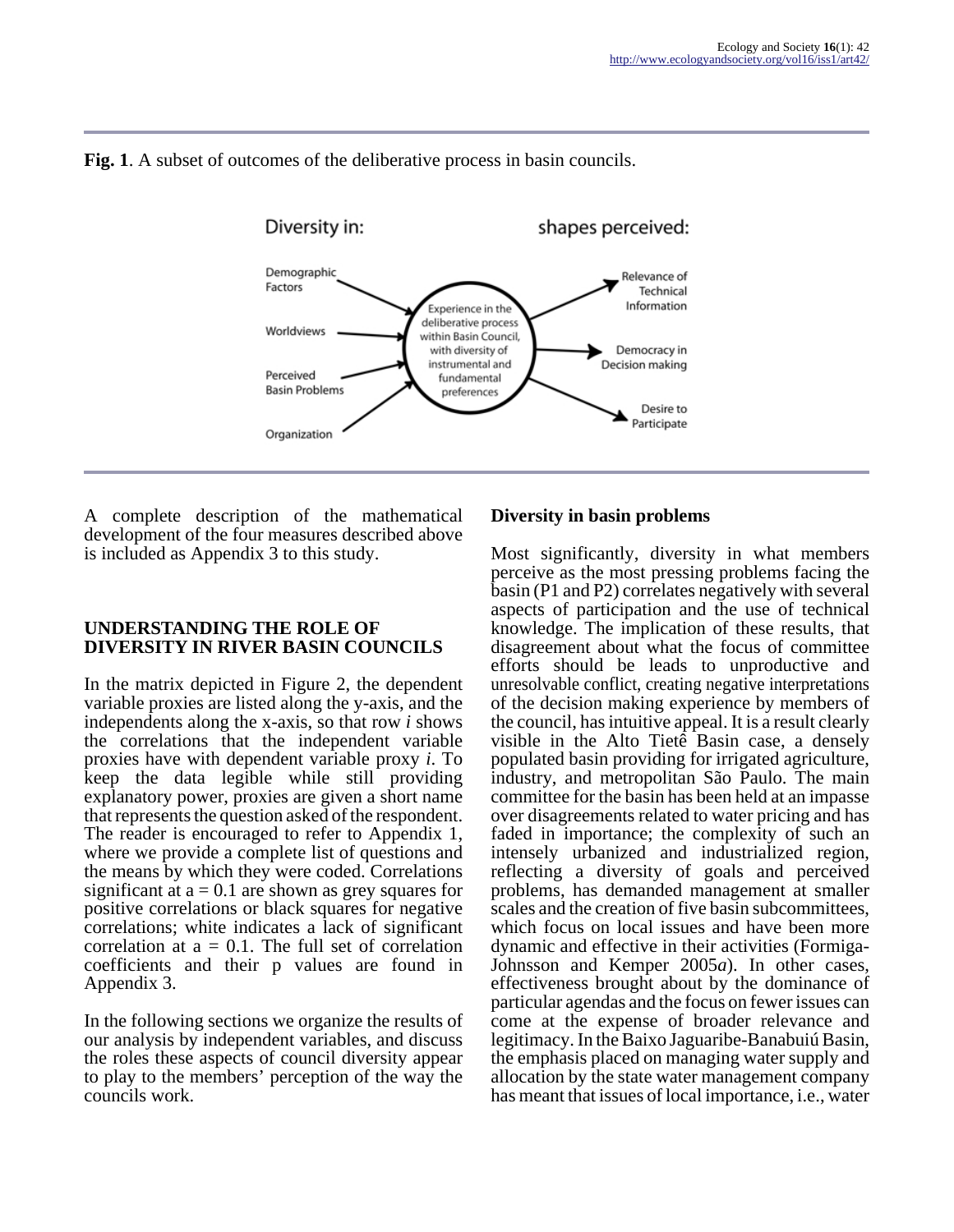**Fig. 2.** Table of correlations among independent variables – diversity in observable and unobservable attributes of identity at the level of basin council – and dependent variables – outcomes at the level of basin council. Positive correlations significant at  $\alpha = 0.1$  are shown as grey squares with a '+' sign; negative correlations significant at  $\alpha = 0.1$  are shown as black squares with a '-' sign; white indicates a lack of significant correlation at  $\alpha = 0.1$ . Solid black lines divide groups of independent and dependent variable proxies. For example, WV 3 (5th column from right) has two significant negative correlations with proxies of participation (PC4 and PC 5). Please see Appendix 1 for a complete list of questions and the means by which they were coded.



quality and broader environmental concerns, have been largely kept off the agenda (Formiga-Johnsson and Kemper 2005*b*).

## **Diversity in sectoral representation**

We find that diversity in the sector represented by council members, i.e., users, public sector, and civil society (S1 and S2), correlates strongly (positively) with whether council members perceive the use of technical information as facilitating or making decision making more difficult (TI6). That is, within the basins studied in this project, the more diversity present in the council in terms of organizations and the sectors represented, the more council members perceive that technical information facilitates decision making. This perception reflects and supports findings of case study research that highlights the critical role that technical knowledge and experts, or técnicos as they are known in Brazil, have typically played in Brazil's water management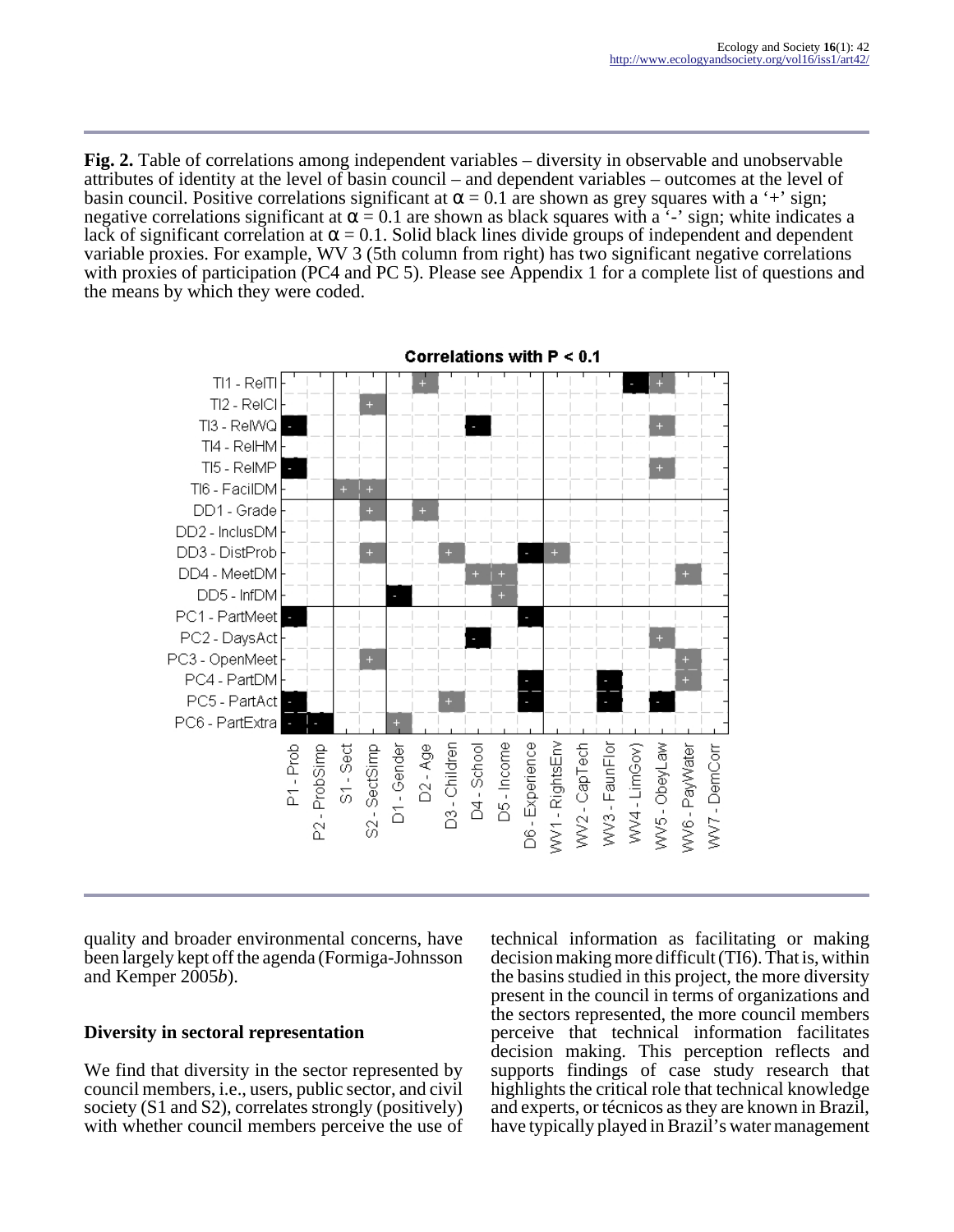and policy before and after the water reform. In the presence of diversity of interests, the advantage of using technical information is twofold. First, it is perceived as 'superior' to other forms of knowledge because of its origin in science. Second, it may be perceived as 'neutral' in relation to the many interests represented. In the Jaguaribe-Banabuiú and Paraíba do Sul basins for example, técnicos have historically influenced council decisions both through their dominance of technical information but also through their role as brokers of information and political power and as representatives of other socio-environmental interests (Lemos and Oliveira 2004, Kumler and Lemos 2008, Engle and Lemos 2010, Gutierrez 2010). However, although council members perceive that technical information facilitates decision making, they also perceive it as introducing inequality in the decision making environment (Abers et al. 2009). That is, in many basins a majority of council members perceive técnicos as the most powerful players in the basin (Lemos et al. 2010). Again in the example of the Jaguaribe-Banabuiú basin, this perception reflects the dominance of técnicos who couch their interests in sophisticated, technical language as a recurring rhetorical tactic to enhance the legitimacy of arguments and to insulate decision making (Lemos 2008, Taddei et al. 2004).

We also find that diversity of sectoral representation correlates positively with participation and perceived democratic decision making. This makes sense because members may be more willing to participate when they perceive that their interests would not otherwise be represented, or when they are fragmented across and in relation to a large number of other interests. These findings agree with the argument of Abers et al. (2009), that despite the different levels of access, resources, and policy influence held by different users, for example power generators and industry as compared to civil society organizations and smaller users groups, the councils are able to enhance their legitimacy by providing a forum for voices that otherwise would not be heard.

## **Diversity in demographics**

Diversity in gender (D1) exhibits a mix of positive and negative correlations, i.e., a greater mix of men and women on the council seems to encourage participation, but acts as a barrier to the perception of democratic decision making. In our sample, the mean proportion of women on the council is 0.21

(S.D. 0.11), suggesting that for the councils we studied, women are generally underrepresented and less well-integrated. Less positive interactions among women in less integrated environments may help explain the negative correlation with perceived democratic decision making in our data. For example, in a study of diversity in the workplace, Ely (1994) found that women's behavior in groups differed depending on whether they were well integrated (even mixes of men and women, and the entropy maximum) or underrepresented, i.e., in well-integrated groups, women were more supportive of their peers and more positive toward other female members (Ely 1994).

Interestingly, diversity in age, experience, and education all relate to perceptions within the council in different ways. Diversity in age (D2) correlates positively with the perception of democratic decision making, and with the perceived relevance of technical information. This again may point toward the generally positive perception of technical knowledge to support decision making irrespective of its role as a source of inequity.

In contrast, diversity in the number of years working on water issues (D6) correlates negatively with reported participation, and with perceived democratic decision making. This finding paints a picture of councils divided along the lines of more or less experienced members where the former dominate the discussion and decision making process at the expense of the latter. In turn, less experienced members may feel discouraged to participate and perceive the process as less than democratic. It is also consistent with the related concept of organizational cohort effects (Tsui et al. 1992), which suggest that individuals entering into a group or field at the same time will share common values and experiences, and that diversity in the tenure that individuals have within a group may reduce the possibility for social integration (Milliken and Martins 1996). The finding is also supported by empirical work in the Tibagi Basin in Paraná, Brazil, where a history of minimal inclusion and experience of civil society organizations in the basin's decision making processes has fostered mistrust and limited participation in the council (Brannstrom et al. 2004). However, a lack of participation does not necessarily reflect a negative perception regarding the performance of the council; in some instances this perception seems to be informed by the belief that 'those who know better are addressing the issue.' In the Paraíba do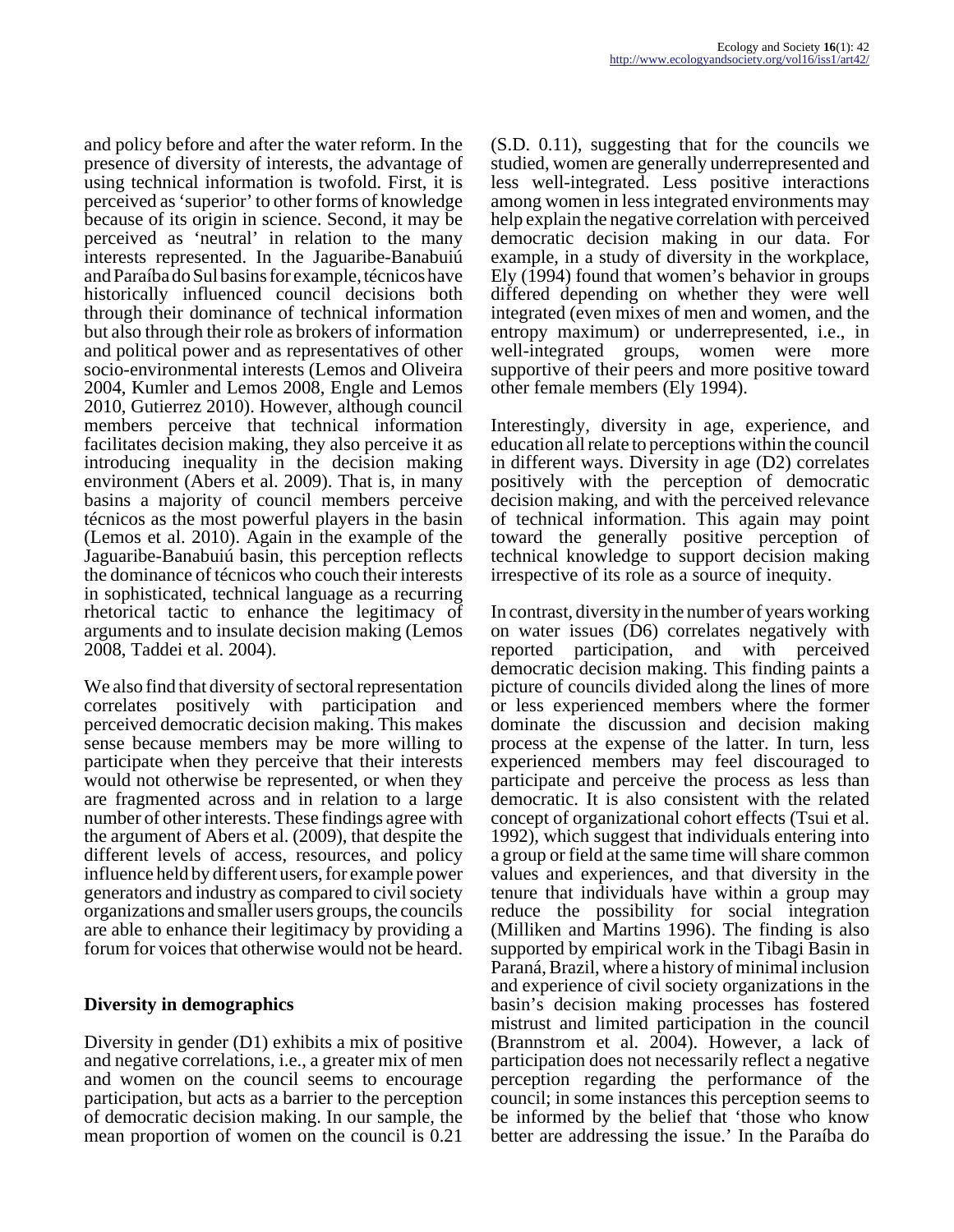Sul river basin committee, for example, special task forces formed primarily by experienced networks of técnicos have been entrusted with important decisions on behalf of the larger committee (Kumler and Lemos 2008). In other cases, council members have seen as positive the fact that many important council decisions are debated and prepared by smaller groups within the council before being presented to the council's general assembly (Lemos et al. 2010).

Diversity in the years of education (D4) is negatively correlated with participation and perceived importance of technical information, but positively correlated with perceived level of democratic decision making. Perhaps differences in education levels within the council have similar effects to differences in experience with water issues, but differ in the role they have on democratic decision making. That is, more education does not crystallize viewpoints and attitudes in the way that more experience with water issues does, making it possible to reach agreements democratically. However, differences in the level of education among members, that is, the differential capacity of members with higher or lower education to understand technical information, might still limit the role that technical information can play in facilitating discussion and the active participation of all members.

Possible roles for diversity in income (D5) and in the mix of parents in the council (D3) are less obvious. They perhaps serve as a reminder that we are still dealing with a small dataset and need to remain critical of the results that emerge.

## **Diversity in worldviews**

Within the set of worldview questions, WV5 and WV6 exhibited the most interesting correlations with council processes. Use of knowledge correlated positively with diversity of perceptions within the councils of how people generally respond to laws (WV5), while showing a mixed relationship with participation. Also, disagreement about who should pay the most for water use, either those with the greatest ability to pay, or those who pollute or consume the most (WV6), is positively correlated with level of participation and perceived democratic decision making. Question WV6 has an underlying goal of understanding how water use can be rationalized while generating revenue in the

process, so that diversity in WV6 reflects differences in opinion about how to do so and who to target, i.e., differences in the preferred instrument but not the fundamental preference (Page 2007). More generally, diversity in both WV5 and WV6 reflects differences in the perception of how better to provide incentives to people, differences in instrumental preferences that Page would predict lead to better outcomes for the councils.

## **LIMITATIONS AND IMPLICATIONS**

A key limitation of our study is that it analyzes perceptions of the deliberative process, rather than the process itself. Although there is not an obvious reason for participants to misreport their experiences, their perceptions remain an indirect signal of what we are interested in and subject to recall errors as well as variability in the interpretation of questions across respondents, among other sources of error. Additionally, some of the unobserved characteristics from which we derive independent variables have potential to be influenced by the deliberative process and thus endogenously defined; while worldviews may reflect deep-seated values and be less malleable, perceptions of which are the most pressing problems in the basin may certainly be jointly defined both by life experience outside the council as well as through council deliberation and experience. The current study is an opportunistic use of an in-depth survey of basin council experience, but it demonstrates the value in deliberate fieldwork focused on diversity in basin councils. Observation of basin council deliberations around focusing events, such as droughts or allocation processes, controlling for how established the councils and their dynamics are, i.e., age of the council as a body and turnover rates for council membership, or controlled deliberations over hypothetical situations with the same groups, would provide a valuable lens into the way the deliberative process works in the Brazilian context.

Along this line, our study suggests a small number of hypotheses that may guide the design and implementation of such observation and experimental studies. First, diversity in the perception of what is the most important problem will impede the deliberative process, lessen participation, and lead to poorer outcomes; also, that diversity in these perceptions will be lower in more established councils, as participants learn from the deliberative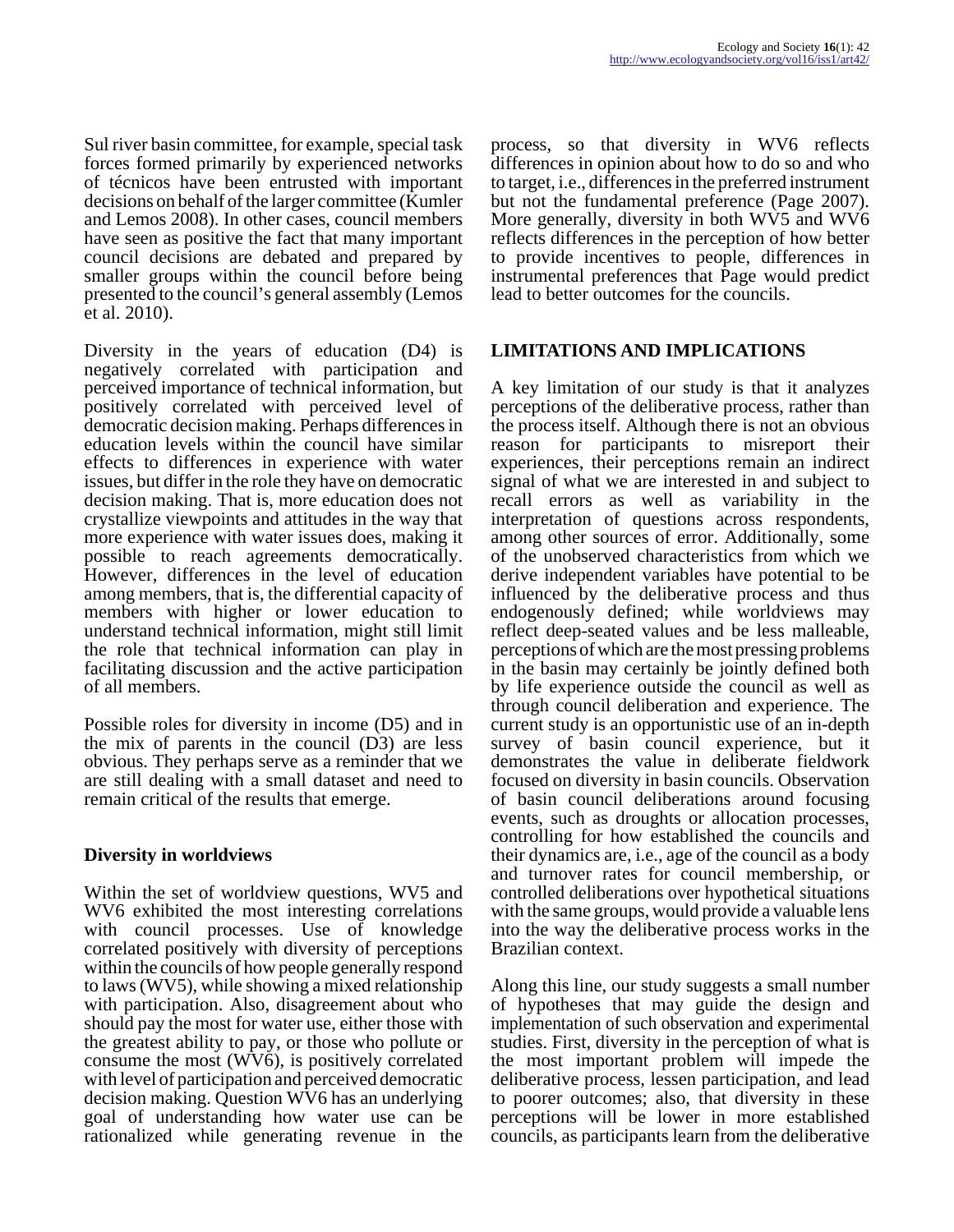process. Second, diversity in characteristics that tend to bring together different approaches to solving problems, such as sectoral representation, education, and experience, will lead to better outcomes of the deliberative processes. Finally, diversity in observable characteristics, such as sector, age, gender, etc., can be an indicator of the quality of deliberative outcomes within the council. This last hypothesis emerges as a test of whether observable characteristics, which will correlate with various unobservable characteristics, are valuable as design criteria for deliberative bodies. These among other hypotheses would help sharpen our understanding of the role of diversity in driving council performance, and improve our ability to structure councils and other bodies for natural resources governance.

### **CONCLUSIONS**

Scholars and practitioners generally accept the notion that ecological and social diversity contribute positively to the structure and function of systems. Within institutions and management regimes, however, it is unclear how diversity of individuals and interests might affect particular aspects of the deliberative process. In this study, we find that different kinds of diversity matter in different ways. We investigate diversity in 18 Brazilian river basin councils and go beyond the concept of diversity as typically defined in water and natural resource management literature, i.e., sector of society that an individual represents, to also include diversity of demographic characteristics, worldviews and beliefs, and perception of core basin problems. We assume that each individual brings all of these aspects of diversity, and likely more, to the deliberative decision making process within the councils. In turn, such diversity influences participation, the perceived importance of technical information, and the perception of democracy within the committee.

We find that within the basins studied in this project, first, the more diversity in organizations and the sectors represented on the council, the more council members participate in council activities, perceive decision making to be democratic, and perceive technical information to facilitate decision making. Second, diversity in what members perceive to be the most pressing problems facing the basin and also diversity in worldviews often correlate negatively

with some measures of participation and the perceived importance of technical knowledge. Third, within the demographic category, diversity in the years of experience in water issues correlates negatively with some measures of participation and perceived democratic decision making. However, a number of the other aspects of demographic diversity show a mix of positive and negative associations with the three process categories. Fourth, diversity in the perception of the most important problem facing the basin leads to poorer satisfaction in the council. On a more positive note, diversity in sectors represented on a council appears to lead to better perception of the decision making process and improved satisfaction in the council. This suggests that benefits from the different approaches to problem solving that people from different sectors bring to the council might outweigh fundamental differences in goals. This is an argument for supporting broad sectoral representation of interests within deliberative decision making bodies. Thus, decision makers might benefit from focusing on these areas where diversity correlates negatively with perception of the deliberative process to help remove barriers and ultimately improve deliberative decision making in Brazilian river basin councils.

*Responses to this article can be read online at: [http://www](http://www.ecologyandsociety.org/vol16/iss1/art42/responses/).ecologyandsociety.org/vol16/iss1/art42/ responses/*

#### **Acknowledgments:**

*This research was made possible by NSF grant # SES 0646347. We also would like to thank all the survey participants and key informants who have contributed to this project database.*

#### **LITERATURE CITED**

Abers, R. N. 2007. Organizing for governance: building collaboration in Brazilian river basins. *World Development* 35:1450-1463.

Abers, R. N., and K. J. Dino. 2005. Descentralização da Gestão da gua: Por que os Comitês de Bacia Estão Sendo Criados? *Ambiente e Sociedade* 8:99-124.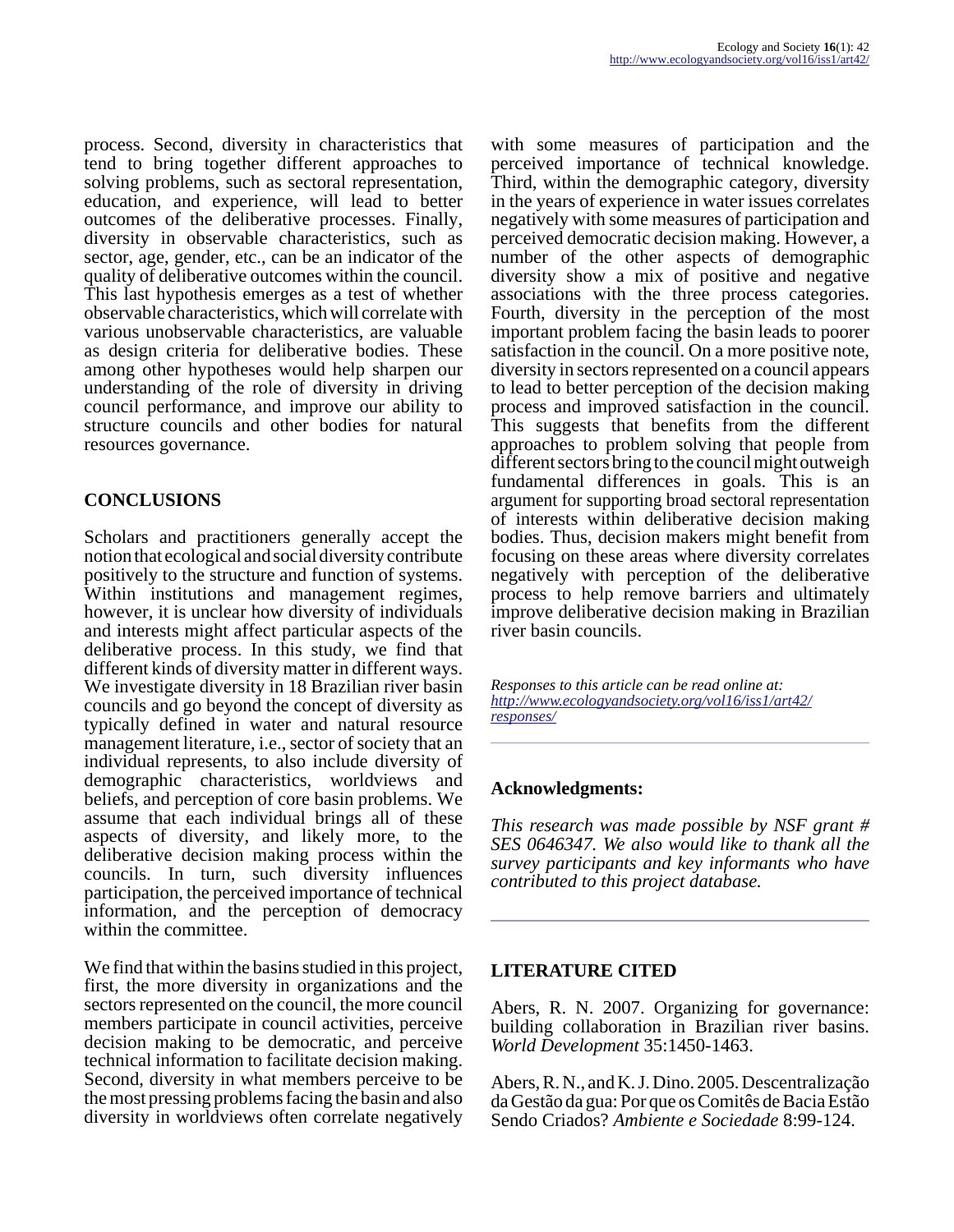Abers, R. N., R. M. Formiga-Johnsson, B. Frank, M. E. Keck, and M. C. Lemos. 2009. Inclusão, deliberação e controle: três dimensões de democracia nos comitês e consórcios de bacia hidrográfica no Brasil. *Ambiente e Sociedade* 12:115-132.

Allen, C. R., L. Gunderson, and A. R. Johnson. 2005. The use of discontinuities and functional groups to assess relative resilience in complex systems. *Ecosystems* 8:958-966.

Brannstrom, C., J. Clarke, and M. Newport. 2004. Civil society participation in the decentralization of Brazil's water resources: assessing participation in three states. *Singapore Journal of Tropical Geography* 25:304-321.

Ely, R. J. 1994. The effects of organizational demographics and social identity on relationships among professional women. *Administrative Science Quarterly* 39:203-238.

Engle, N., and M. C. Lemos. 2010. Unpacking governance: building adaptive capacity to climate change for river basins in Brazil. *Global Environmental Change* 20:4-13.

Focht, W., and Z. Trachtenberg. 2005. A trust-based guide to stakeholder participation. Pages 85-135 *in* P. A. Sabatier, W. Focht, M. Lubell, Z. Trachtenberg, A. Vedlitz, and M. Matlock, editors. *Swimming upstream: collaborative approaches to watershed management*. MIT Press, Cambridge, Massachusetts, USA.

Formiga-Johnsson, R. M., and K. E. Kemper. 2005*a*. *Institutional and policy analysis of river basin management - the Alto-Tietê River Basin, São Paulo, Brazil.* Policy Research Working Paper Series, Number 3650, World Bank, Washington, D. C., USA.

Formiga-Johnsson, R. M., and K. E. Kemper. 2005*b*. *Institutional and policy analysis of river basin management - the Jaguaribe River Basin, Ceará, Brazil.* Policy Research Working Paper Series, Number 3649, World Bank, Washington, D. C., USA.

Gleick, P. H. 2000. The changing water paradigm: a look at twenty-first century water resources development. *Water International* 25:127-138.

Gutierrez, R. A. 2010. When experts do politics: introducing water policy reform in Brazil. *Governance* 23:59-88.

Koontz, T. M., and E. M. Johnson. 2004. One size does not fit all: matching breadth of stakeholder participation to watershed group accomplishments. *Policy Sciences* 37:185-204.

Kumler, L. M., and M. C. Lemos. 2008. Managing waters of the Paraíba do Sul river basin, Brazil: a case study in institutional change and social learning. *Ecology and Society* 13(2): 22. [online] URL: [http://www.ecologyandsociety.org/vol13/iss2/](http://www.ecologyandsociety.org/vol13/iss2/art22/) [art22/.](http://www.ecologyandsociety.org/vol13/iss2/art22/)

Leach, W. D. 2004. *Is devolution democratic? Assessing collaborative environmental management.* Center for Collaborative Policy, California State University, Sacramento, California, USA.

Lemos, M. C. 2008. Whose water is it anyway? Water management, knowledge, and equity in northeast Brazil. Pages 249-270 *in* J. Whiteley, H. Ingram, and R. W. Perry, editors. *Water, Place, and Equity*. MIT Press, Cambridge, Massachusetts, USA.

Lemos, M. C., and A. Agrawal. 2006. Environmental governance. *Annual Review of Environment and Resources* 31:297-325.

Lemos, M. C., A. Bell, N. Engle, R. M. Formiga-Johnsson, and D. R. Nelson. 2010. Technical knowledge and water resources management: a comparative study of river basin councils, Brazil. *Water Resources Research* 46, W06523, doi:10.1029/2009WR007949.

Lemos, M. C., and J. L. F. Oliveira. 2004. Can water reform survive politics? Institutional change and river basin management in Ceará, northeast Brazil. *World Development* 32:2121-2137.

Lubell, M. 2005. Do watershed partnerships enhance beliefs conducive to collective action? Pages 201-231 *in* P. A. Sabatier, W. Focht, M. Lubell, Z. Trachtenberg, A. Vedlitz and M. Matlock, editors. *Swimming upstream: collaborative approaches to watershed management.* MIT Press, Cambridge, Massachusetts, USA.

Medema, W., B. S. McIntosh, and P. J. Jeffrey. 2008. From premise to practice: a critical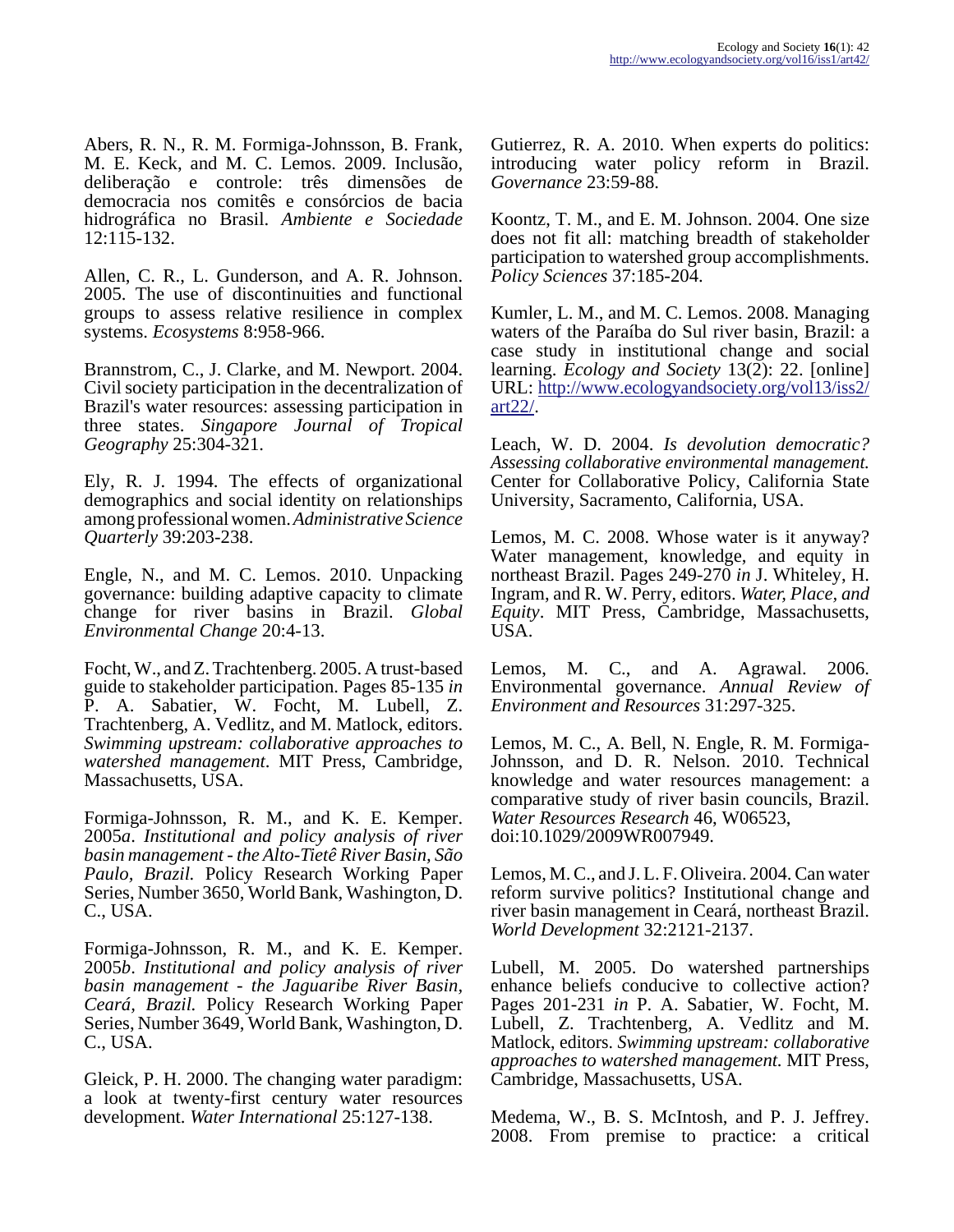assessment of integrated water resources management and adaptive management approaches in the water sector. *Ecology and Society* 13(2): 29. [online] URL: [http://www.ecologyandsociety.org/vol13/](http://www.ecologyandsociety.org/vol13/iss2/art29/) [iss2/art29/](http://www.ecologyandsociety.org/vol13/iss2/art29/).

Milliken, F. J., and L. L. Martins. 1996. Searching for common threads: understanding the multiple effects of diversity in organizational groups. *Academy of Management Review* 21:402-433.

Page, S. E. 2007. *The difference: how the power of diversity creates better groups, firms, schools, and societies.* Princeton University Press, Princeton, New Jersey, USA.

Peterson, G. D., C. R. Allen, and C. S. Holling. 1998. Ecological resilience, biodiversity and scale. *Ecosystems* 1:6-18.

Taddei, R., K. Broad, and A. Pfaff. 2004. Integrating climate and water management in Ceará: historical background, social and legal structures, and implications. *In* U. Lall and F. A. Souza Filho, editors. *Gerenciamento Integrado dos Recursos Hídricos com Incorporação da Previsão Climática: da Informação e Previsão Climática à Redução das Vulnerabilidades às Secas no Semi-Árido Cearense,* Volume 3. IRI/FUNCEME, Palisades, New York, USA and Fortaleza, Brazil.

Tsui, A. S., T. D. Egan, and C. A. Oreilly. 1992. Being different - relational demography and organizational attachment. *Administrative Science Quarterly* 37:549-579.

Velleman, P. F., and L. Wilkinson. 1993. Nominal, ordinal, interval, and ratio typologies are misleading. *The American Statistician* 47:65-72.

Wester, P., D. J. Merrey, and M. de Lange. 2003. Boundaries of consent: stakeholder representation in river basin management in Mexico and South Africa. *World Development* 31:797-812.

Wright, B. D., and J. M. Linacre. 1989. Observations are always ordinal; measurements, however, must be interval. *Archives of Physical Medicine and Rehabilitation* 70:857-860.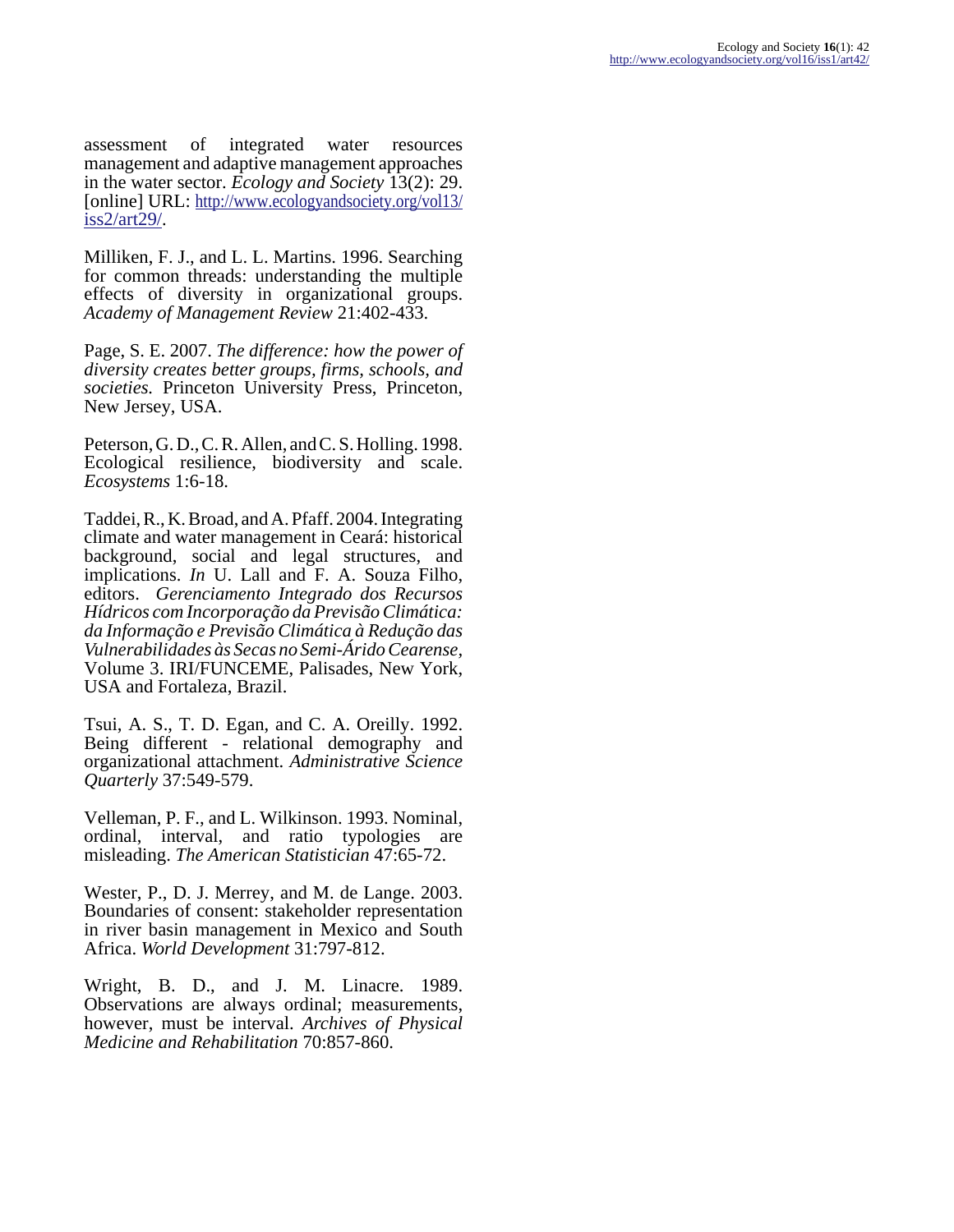# **APPENDIX 1**

# **Variable Descriptions**

| Table A1 - Dependent Variables |  |  |  |
|--------------------------------|--|--|--|
|                                |  |  |  |

| Code-            | <b>Full Question</b>                                                               | Coding                                                 |
|------------------|------------------------------------------------------------------------------------|--------------------------------------------------------|
| Short            |                                                                                    |                                                        |
| Name             |                                                                                    |                                                        |
| $TI1 -$          | On a scale where 0 means irrelevant and 10 means highly relevant,                  | Mean response across council                           |
| RelTI            | how much importance would you attribute to the use of technical                    |                                                        |
|                  | information for water resource management in the basin?                            |                                                        |
| $TI2 -$          | For climate information (médium and long term predictions, for                     | Mean response across council                           |
| RelCI            | example predictions of drought, or of El Niño), how relevant is this               |                                                        |
|                  | kind of information for solving the basin's problems?                              |                                                        |
| $TI3 -$<br>RelWQ | And information about water quality?                                               | Mean response across council                           |
| $TI4-$           | And hydrological models (for example, studies of water availability)?              |                                                        |
| RelHM            | How relevant are these for solving the basin's problems?                           | Mean response across council                           |
| $TI5-$           | And management and planning studies?                                               | Mean response across council                           |
| RelMP            |                                                                                    |                                                        |
| $TI6-$           | Generally speaking, in your experience on the committee, does                      | Proportion of council members                          |
| FacilDM          | technical information 1) facilitate decision-making, since it helps us             | answering '1'                                          |
|                  | understand the problems, or 2) make decision-making more difficult,                |                                                        |
|                  | because complicated or because of conflicting assessments?                         |                                                        |
| $DD1 -$          | And regarding how democratically decisions are made, what grade                    | Mean response across council                           |
| Grade            | would you give it?                                                                 |                                                        |
| $DD2-$           | With regard to how the committee members participate in defining                   | Mean response across council                           |
| InclusD          | the organ's activities, which of the following are closest to your                 | where '1' is assigned a score                          |
| M                | opinion? The activities of this organization are defined 1) By all the             | of 1, '2' a score of 0.5, and '3'                      |
|                  | members who want to be involved in these decisions 2) By a small                   | a score of 0                                           |
|                  | group, but one that values the contributions of all the members 3) By              |                                                        |
|                  | a small group, which does not always discuss these decisions with<br>other members |                                                        |
| $DD3 -$          | In some committees, there are distinctions among members which can                 | Mean response across council                           |
| DistProb         | make a democratic decision-making process difficult. In your views,                | members where a score of 1 is                          |
|                  | Which of these distinctions have gotten in the way of democracy in                 | given to each of 'A', 'B', and                         |
|                  | your committee? A) Unequal technical knowledge among members                       | 'C', for a potential score of 3                        |
|                  | B) Unequal economic power among members C) Unequal political                       |                                                        |
|                  | power among members                                                                |                                                        |
| $DD4-$           | In your opinion 1) Most decisions are negotiated before the plenary                | Proportion of council members                          |
| MeetDM           | meeting takes place, or 2) Most decisions are negotiated during the                | responding '2'                                         |
|                  | plenary meetings.                                                                  |                                                        |
| $DD5-$           | Still on the decision making process, which of these sectors or                    | Entropy of responses across                            |
| InfDM            | levels of the committee, in your view, has the most influence over                 | council (where high entropy                            |
|                  | decisions made at plenary meetings?1) The officers 2) Technical                    | would be a signal that no                              |
|                  | subcommittees 3) Executive secretary/ Structure of technical &                     | particular group stood out as<br>the most influential) |
|                  | organizational support/Basin Agency 4) Users in the sanitation                     |                                                        |
|                  | sector 5) Users in the productive sector (industry, electrical                     |                                                        |
|                  | energy, mining, etc.) 6) Environmental groups 7) Universities or                   |                                                        |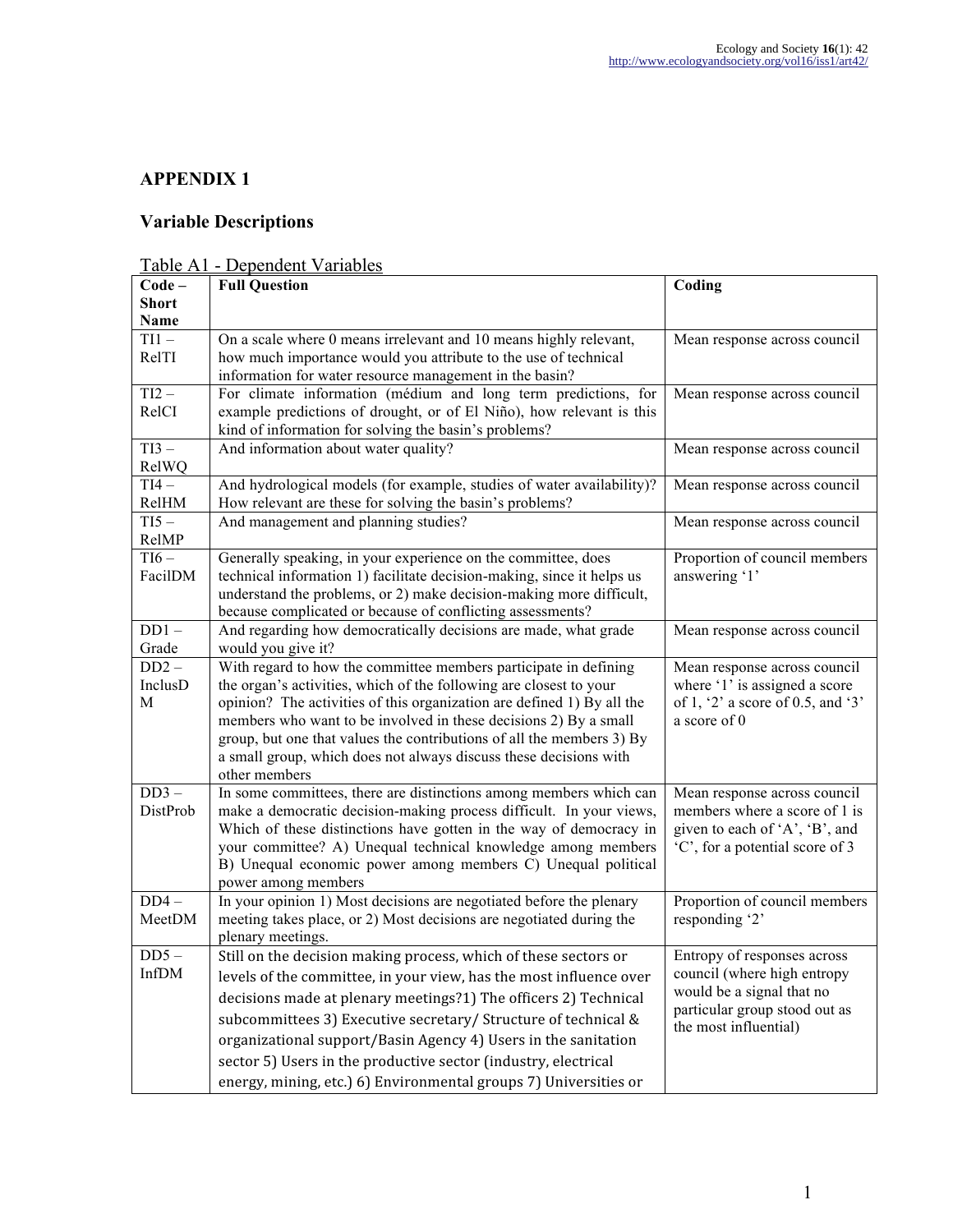|                     | technical associations 8) Other civil society groups 9) Federal                                                                                                                                                                                   |                                                                                                                                                                                                                                                            |
|---------------------|---------------------------------------------------------------------------------------------------------------------------------------------------------------------------------------------------------------------------------------------------|------------------------------------------------------------------------------------------------------------------------------------------------------------------------------------------------------------------------------------------------------------|
|                     | government 10) State government 11) Municipal government                                                                                                                                                                                          |                                                                                                                                                                                                                                                            |
|                     |                                                                                                                                                                                                                                                   |                                                                                                                                                                                                                                                            |
| $PC1 -$<br>PartMeet | Now I would like you to assess your involvement in this committee,<br>telling us how often you participate in different activities - a majority<br>of plenary meetings, a few meetings, or none? A) Attend B) Speak in<br>C) Present proposals in | Mean response across council<br>members where for each of<br>$'A$ , $'B$ , and $'C$ , a score of 1<br>is given to 'majority of plenary<br>meetings', 0.5 is given to 'a<br>few meetings', and 0 is given<br>to 'none', for a potential total<br>score of 3 |
| $PC2-$              | How many days per month, on average, do you spend on this                                                                                                                                                                                         | Mean response across council                                                                                                                                                                                                                               |
| DaysAct             | committee's activities, outside of the plenary meetings?                                                                                                                                                                                          |                                                                                                                                                                                                                                                            |
| $PC3 -$             | In your opinion, do people feel comfortable about expressing                                                                                                                                                                                      | Proportion of council members                                                                                                                                                                                                                              |
| OpenMee             | themselves freely when they discuss their concerns and proposals in                                                                                                                                                                               | responding 'Yes'                                                                                                                                                                                                                                           |
|                     | the committee?                                                                                                                                                                                                                                    |                                                                                                                                                                                                                                                            |
| $PC4-$              | Do you take part in these negotiations? (referring to negotiations                                                                                                                                                                                | Proportion of council members                                                                                                                                                                                                                              |
| PartDM              | where committee decision are made)                                                                                                                                                                                                                | responding 'Yes'                                                                                                                                                                                                                                           |
| $PC5-$              | I would like you to tell me what you do in relation to the committee's                                                                                                                                                                            | Mean response across council                                                                                                                                                                                                                               |
| PartAct             | activities in addition to the plenary meetings, telling us how often you                                                                                                                                                                          | members where for each of                                                                                                                                                                                                                                  |
|                     | A) Take part in Working Groups or technical subcommittees? B)                                                                                                                                                                                     | 'A' through 'G', a score of 1 is                                                                                                                                                                                                                           |
|                     | Organize events and seminars? C) Collaborate with other members on                                                                                                                                                                                | given to 'often', 0.5 is given to                                                                                                                                                                                                                          |
|                     | specific projects? D) Facilitate negotiation among members? E) Write                                                                                                                                                                              | 'rarely', and 0 is given to                                                                                                                                                                                                                                |
|                     | documents or technical reports? F) Represent the committee in other                                                                                                                                                                               | 'never, for a potential total                                                                                                                                                                                                                              |
|                     | forums? G) Raise money and materials for committee activities?                                                                                                                                                                                    | score of 7                                                                                                                                                                                                                                                 |
| $PC6-$              | In the last month, have you participated in any event related to water                                                                                                                                                                            | Proportion of council members                                                                                                                                                                                                                              |
| PartExtra           | resources besides those activities sponsored by the committee?                                                                                                                                                                                    | responding 'Yes'                                                                                                                                                                                                                                           |

| Table A2 – Independent Variables |  |  |
|----------------------------------|--|--|
|                                  |  |  |

| $Code -$     | <b>Full Question</b>                                       | Coding                                             |
|--------------|------------------------------------------------------------|----------------------------------------------------|
| <b>Short</b> |                                                            |                                                    |
| Name         |                                                            |                                                    |
| $WVI -$      | Now I am going to read a series of statements and I        | Standard deviation across council among            |
| RightsEn     | would like to know whether you agree or disagree           | responses with 'strongly agree' coded as 1,        |
| V            | with each of them. "Human beings have the right to         | 'agree' as 0.66, 'disagree' as 0.33, and 'strongly |
|              | change and use the environment to satisfy their<br>needs." | disagree' as $0$                                   |
| WV2 –        | The ability of human beings to invent new                  | Standard deviation across council among            |
| CapTech      | technology will always guarantee the existence of          | responses with 'strongly agree' coded as 1,        |
|              | life on the planet.                                        | 'agree' as 0.66, 'disagree' as 0.33, and 'strongly |
|              |                                                            | disagree' as $0$                                   |
| $WV3 -$      | Plants and animals have as much right to exist as          | Standard deviation across council among            |
| FaunFlor     | people do.                                                 | responses with 'strongly agree' coded as 1,        |
|              |                                                            | 'agree' as 0.66, 'disagree' as 0.33, and 'strongly |
|              |                                                            | disagree' as $0$                                   |
| $WV4 -$      | Which of these statements comes closest to your            | Entropy across council responses of '1' and '2'    |
| LimGov       | point of view? 1) To defend the common interests           |                                                    |
|              | of society, the government has to place limits on the      |                                                    |
|              | use of natural resources on private property, or 2)        |                                                    |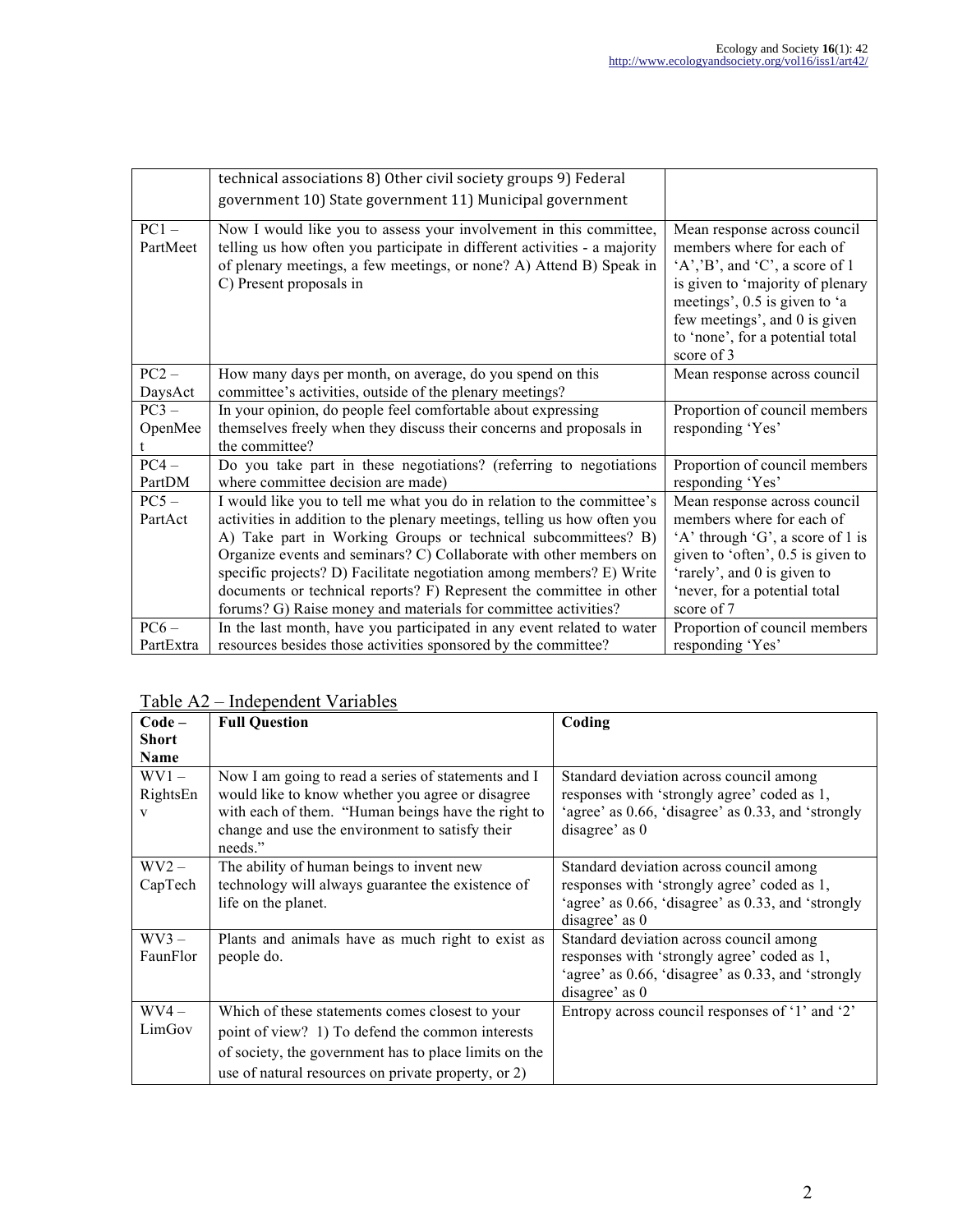|                   | Landowners have the right to use the natural                              |                                                                                     |
|-------------------|---------------------------------------------------------------------------|-------------------------------------------------------------------------------------|
|                   | resources on their properties as they see fit.                            |                                                                                     |
| $WV5 -$           | Generally speaking, do you think that people                              | Entropy across council responses of 'Yes' and                                       |
| ObeyLaw           | usually obey the law, even when it would be more                          | 'No'                                                                                |
|                   | convenient not to do so?                                                  |                                                                                     |
| $WV6 -$           | And who should pay the most (regarding water                              | Entropy across council responses of '1' and '2'                                     |
| PayWater          | users paying for consumption)? 1) Whoever                                 |                                                                                     |
|                   | pollutes or consumes the most, irregardless of the                        |                                                                                     |
|                   | sector, or 2) whoever has the greatest economic                           |                                                                                     |
|                   | and/or financial ability to pay.                                          |                                                                                     |
| $WV7 -$           | For our research, we think it is important to                             | Entropy across council responses of '1' and '2'                                     |
| DemCorr           | understand how people behave when they have                               |                                                                                     |
|                   | difficult choices to make. For example, in a                              |                                                                                     |
|                   | decision-making process, if you had to choose                             |                                                                                     |
|                   | between the following options, which one would                            |                                                                                     |
|                   | you in principle consider the most important? 1)                          |                                                                                     |
|                   | That decisions be made in a democratic manner, or                         |                                                                                     |
| $P1 - Prob$       | 2) that the decisions be technically correct.                             |                                                                                     |
|                   | In your opinion, what is the main water related<br>problem in your basin? | Entropy across council responses of<br>'Agricultural Pollution', 'Urban Pollution', |
|                   |                                                                           | 'Environmental Pollution', 'Industrial Pollution',                                  |
|                   |                                                                           | 'Drought', 'Flood', 'Government', 'Excessive                                        |
|                   |                                                                           | Use', 'Other', 'No Problem'                                                         |
| $\overline{P2}$ – | In your opinion, what is the main water related                           | Entropy across council responses as above, but                                      |
| ProbSim           | problem in your basin?                                                    | aggregated to 'Pollution', 'Excessive Use and                                       |
| p                 |                                                                           | Drought', and 'Other Problems'                                                      |
| $S1 - Sect$       | To what sector does your organization belong?                             | Entropy across council responses of 'Basic                                          |
|                   |                                                                           | sanitation', 'Energy production', 'Industry',                                       |
|                   |                                                                           | 'Irrigated agriculture', 'Non-irrigated                                             |
|                   |                                                                           | agriculture', 'Mining', 'Ranching', 'Fishing',<br>'Fish or shrimp farming',         |
|                   |                                                                           | 'Transportation/Navigation', 'Tourism/Leisure',                                     |
|                   |                                                                           | or 'Another sector not on this list'                                                |
| $S2 -$            | To what category does the organization you                                | Entropy across council responses of 'Users',                                        |
| SectSimp          | represent on the committee belong?                                        | 'Public Sector', or 'Civil Society'                                                 |
| $D1 -$            | Sex (not asked)                                                           | Entropy across observed council make-up of                                          |
| Gender            |                                                                           | men and women                                                                       |
| $D2 - Age$        | How old are you?                                                          | Standard deviation across council responses                                         |
| $D3 -$            | Do you have children?                                                     | Entropy across council responses of 'Yes' and                                       |
| Children          |                                                                           | 'No'                                                                                |
| $D4 -$            | How far did you go in school?                                             | Standard deviation across council responses of                                      |
| School<br>$D5 -$  | Could you indicate for us please your total monthly                       | number of years of education                                                        |
| Income            | household income, adding up all your income,                              | Standard deviation across council responses of<br>annual income                     |
|                   | wages, rents, etc., over the last month?                                  |                                                                                     |
| $D6 -$            | How long have you worked on water issues,                                 | Standard deviation across council responses of                                      |
| Experien          | including the time you were studying, professional                        | number of years of experience                                                       |
| ce                | or volunteer activities, and / or as a member of the                      |                                                                                     |
|                   | committee?                                                                |                                                                                     |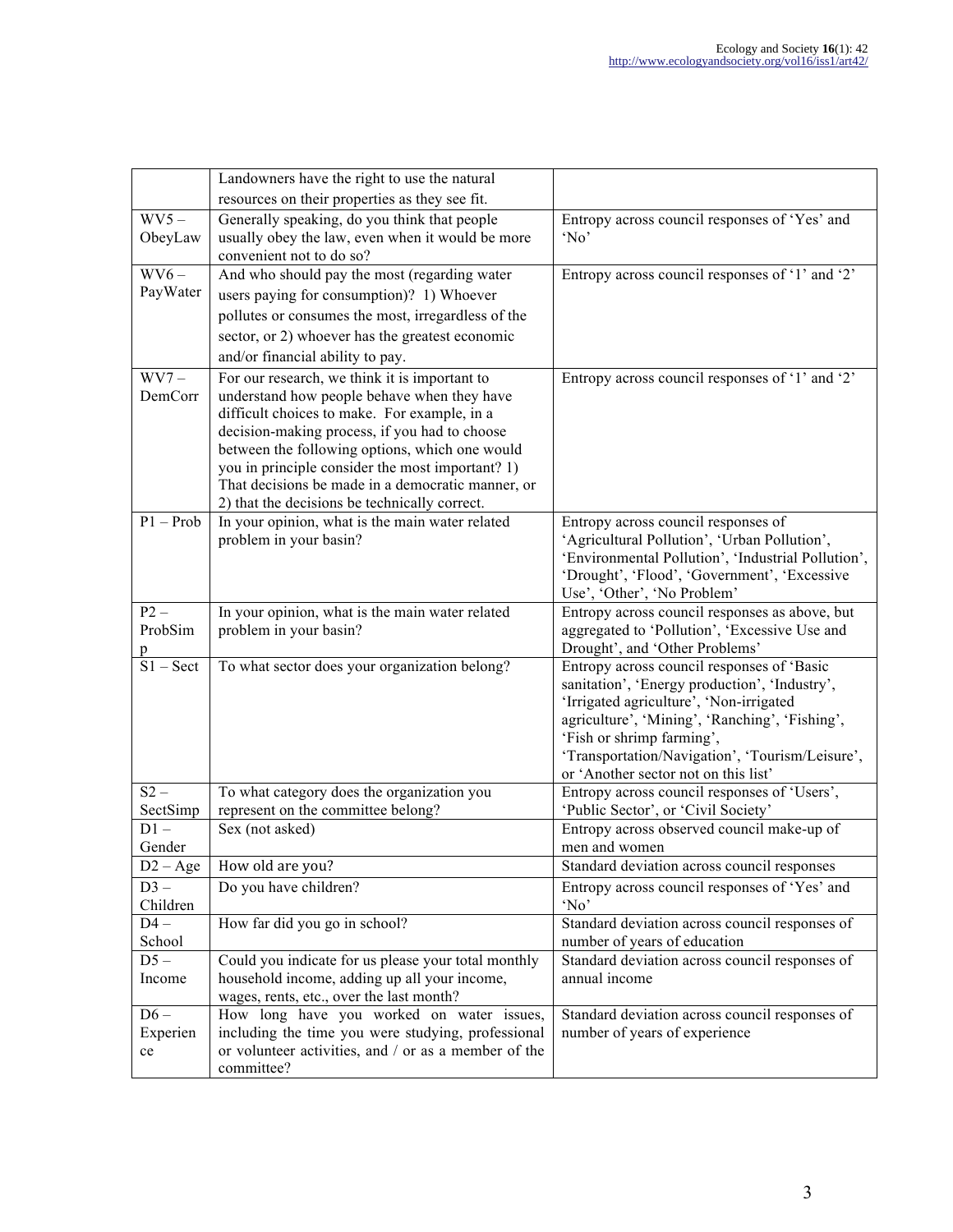# **APPENDIX 2**

# **Correlation Data**

|                                |                  | <b>P1</b> | <b>P2</b> | <b>S1</b> | S <sub>2</sub> | D1      | D <sub>2</sub> | D3      | D4      | D5      | D6      | WV1     | WV <sub>2</sub> | WV3     | WV4     | WV5     | WV6     | WV7     |
|--------------------------------|------------------|-----------|-----------|-----------|----------------|---------|----------------|---------|---------|---------|---------|---------|-----------------|---------|---------|---------|---------|---------|
|                                | T11              | $-0.05$   | 0.01      | 0.01      | 0.05           | $-0.02$ | 0.63           | $-0.02$ | $-0.19$ | 0.27    | 0.12    | 0.27    | $-0.05$         | 0.11    | $-0.47$ | 0.58    | 0.26    | 0.13    |
|                                | T12              | 0.07      | 0.21      | 0.11      | 0.77           | 0.07    | 0.35           | $-0.24$ | 0.37    | $-0.06$ | 0.15    | 0.20    | $-0.07$         | 0.22    | $-0.26$ | $-0.14$ | 0.04    | 0.03    |
| 0.1)                           | T <sub>13</sub>  | $-0.40$   | $-0.33$   | $-0.01$   | 0.04           | 0.35    | 0.24           | $-0.02$ | $-0.59$ | 0.20    | 0.19    | $-0.03$ | $-0.28$         | 0.11    | $-0.36$ | 0.48    | $-0.13$ | 0.08    |
|                                | T <sub>I</sub> 4 | $-0.35$   | $-0.11$   | $-0.16$   | 0.35           | 0.27    | 0.25           | 0.17    | $-0.25$ | $-0.12$ | $-0.06$ | 0.07    | $-0.13$         | 0.19    | $-0.31$ | 0.23    | $-0.12$ | 0.12    |
| Significant at                 | T <sub>15</sub>  | $-0.40$   | $-0.27$   | $-0.04$   | 0.35           | 0.29    | 0.28           | 0.16    | $-0.34$ | 0.05    | $-0.03$ | 0.07    | $-0.22$         | 0.23    | $-0.40$ | 0.45    | $-0.06$ | 0.04    |
|                                | <b>TI6</b>       | 0.20      | 0.01      | 0.45      | 0.60           | 0.06    | 0.36           | $-0.28$ | 0.15    | 0.09    | $-0.06$ | 0.05    | $-0.20$         | 0.06    | $-0.40$ | 0.07    | 0.21    | 0.23    |
|                                | DD <sub>1</sub>  | $-0.11$   | $-0.08$   | 0.14      | 0.44           | 0.03    | 0.72           | 0.01    | 0.02    | 0.10    | $-0.09$ | 0.12    | $-0.08$         | $-0.04$ | $-0.36$ | 0.22    | 0.33    | 0.26    |
|                                | DD <sub>2</sub>  | $-0.27$   | $-0.37$   | 0.21      | 0.13           | $-0.07$ | 0.21           | $-0.02$ | $-0.24$ | 0.01    | $-0.27$ | $-0.12$ | $-0.04$         | $-0.13$ | $-0.19$ | 0.28    | 0.23    | 0.21    |
|                                | DD <sub>3</sub>  | $-0.30$   | $-0.10$   | $-0.17$   | 0.42           | 0.18    | 0.29           | 0.53    | $-0.28$ | $-0.03$ | $-0.54$ | 0.44    | $-0.03$         | $-0.28$ | $-0.22$ | 0.25    | 0.39    | $-0.37$ |
| Correlation Coefficients (Bold | DD <sub>4</sub>  | 0.22      | $-0.14$   | 0.32      | 0.22           | $-0.21$ | 0.15           | 0.20    | 0.56    | 0.42    | $-0.23$ | 0.20    | 0.10            | $-0.13$ | 0.36    | $-0.04$ | 0.43    | $-0.38$ |
|                                | DD5              | 0.15      | $-0.10$   | 0.30      | $-0.25$        | $-0.50$ | $-0.10$        | 0.06    | 0.40    | 0.56    | $-0.07$ | 0.10    | 0.07            | 0.12    | 0.35    | 0.16    | 0.07    | $-0.29$ |
|                                | PC1              | $-0.44$   | $-0.39$   | 0.08      | 0.39           | 0.17    | $-0.12$        | 0.33    | $-0.01$ | 0.12    | $-0.52$ | 0.24    | 0.26            | 0.01    | 0.16    | 0.07    | 0.33    | $-0.24$ |
|                                | PC <sub>2</sub>  | $-0.33$   | $-0.07$   | $-0.09$   | 0.29           | 0.22    | 0.21           | 0.28    | $-0.55$ | 0.08    | $-0.35$ | 0.26    | 0.21            | $-0.18$ | $-0.22$ | 0.49    | 0.21    | $-0.27$ |
|                                | PC3              | $-0.22$   | $-0.37$   | 0.34      | 0.45           | 0.01    | 0.32           | 0.05    | 0.19    | 0.17    | $-0.33$ | $-0.07$ | $-0.20$         | $-0.38$ | $-0.05$ | $-0.12$ | 0.41    | $-0.14$ |
|                                | PC4              | $-0.33$   | $-0.16$   | 0.12      | 0.13           | 0.08    | 0.29           | 0.21    | $-0.02$ | 0.30    | $-0.47$ | 0.20    | 0.29            | $-0.49$ | $-0.09$ | $-0.12$ | 0.77    | 0.04    |
|                                | PC5              | $-0.42$   | $-0.05$   | $-0.36$   | 0.05           | 0.36    | $-0.09$        | 0.50    | $-0.35$ | $-0.24$ | $-0.50$ | $-0.04$ | 0.27            | $-0.42$ | 0.23    | $-0.41$ | 0.27    | 0.20    |
|                                | PC6              | $-0.65$   | $-0.55$   | $-0.16$   | 0.23           | 0.48    | $-0.18$        | 0.06    | $-0.38$ | $-0.20$ | 0.07    | $-0.16$ | $-0.09$         | 0.25    | 0.04    | 0.05    | $-0.25$ | 0.17    |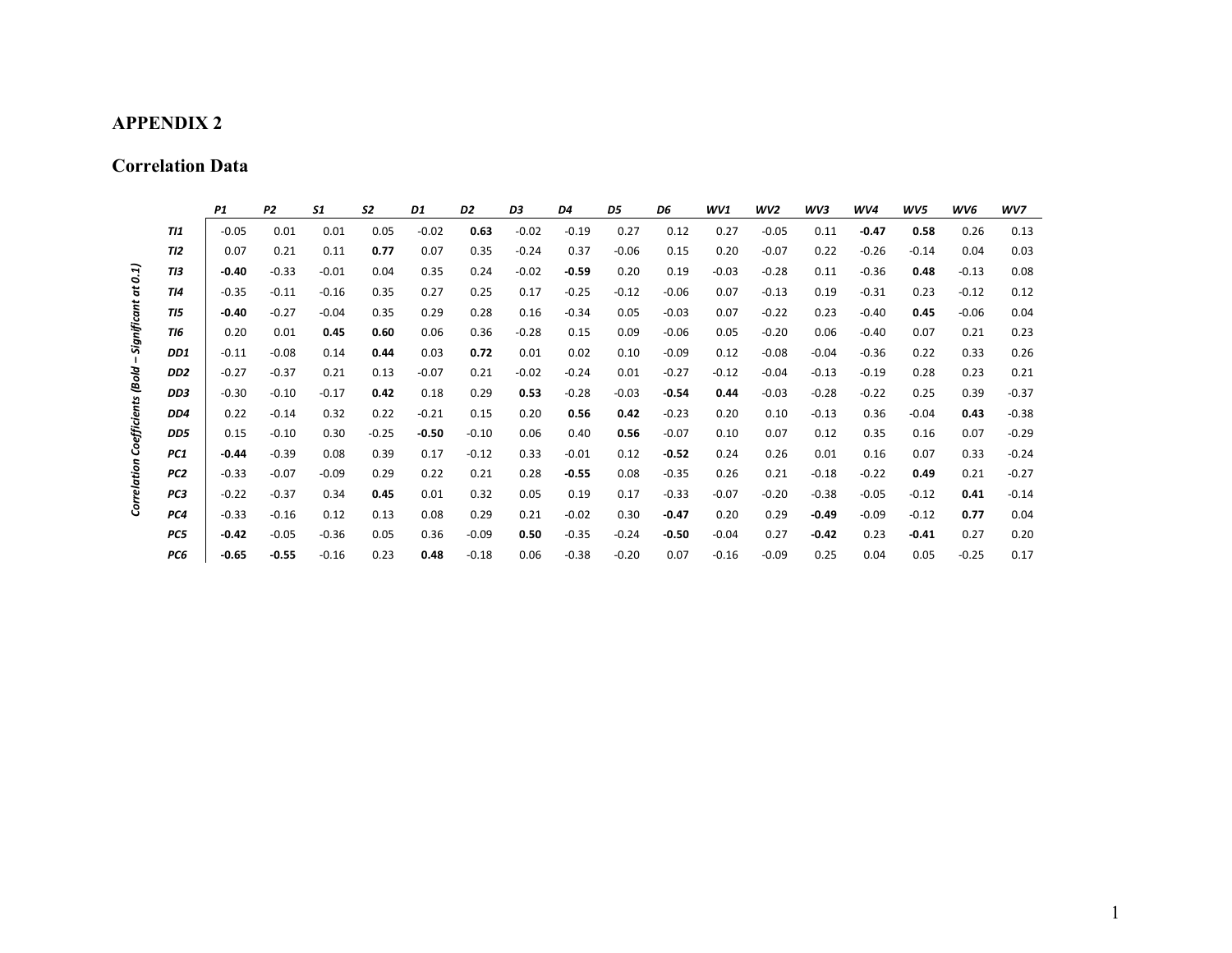|  |                 | <b>P1</b> | P <sub>2</sub> | 51   | 52   | D1   | D <sub>2</sub> | D3   | D4   | D5   | D6   | WV1  | WV <sub>2</sub> | WV3  | WV4  | WV5  | WV6  | WV7  |
|--|-----------------|-----------|----------------|------|------|------|----------------|------|------|------|------|------|-----------------|------|------|------|------|------|
|  | T11             | 0.85      | 0.98           | 0.96 | 0.84 | 0.93 | 0.00           | 0.94 | 0.46 | 0.28 | 0.64 | 0.27 | 0.84            | 0.66 | 0.05 | 0.01 | 0.29 | 0.61 |
|  | T12             | 0.79      | 0.40           | 0.66 | 0.00 | 0.77 | 0.15           | 0.33 | 0.13 | 0.82 | 0.56 | 0.43 | 0.78            | 0.38 | 0.29 | 0.58 | 0.88 | 0.90 |
|  | T <sub>13</sub> | 0.10      | 0.18           | 0.98 | 0.87 | 0.16 | 0.33           | 0.92 | 0.01 | 0.43 | 0.46 | 0.90 | 0.26            | 0.67 | 0.15 | 0.04 | 0.62 | 0.76 |
|  | <b>TI4</b>      | 0.16      | 0.68           | 0.51 | 0.15 | 0.28 | 0.32           | 0.49 | 0.31 | 0.64 | 0.81 | 0.78 | 0.61            | 0.45 | 0.22 | 0.35 | 0.65 | 0.63 |
|  | T15             | 0.10      | 0.28           | 0.88 | 0.15 | 0.25 | 0.26           | 0.53 | 0.16 | 0.85 | 0.91 | 0.77 | 0.38            | 0.35 | 0.10 | 0.06 | 0.81 | 0.87 |
|  | <b>TI6</b>      | 0.42      | 0.95           | 0.06 | 0.01 | 0.80 | 0.14           | 0.25 | 0.56 | 0.71 | 0.81 | 0.83 | 0.42            | 0.80 | 0.10 | 0.79 | 0.41 | 0.37 |
|  | DD1             | 0.67      | 0.75           | 0.59 | 0.07 | 0.91 | 0.00           | 0.98 | 0.94 | 0.70 | 0.72 | 0.64 | 0.74            | 0.86 | 0.15 | 0.39 | 0.18 | 0.29 |
|  | DD <sub>2</sub> | 0.28      | 0.13           | 0.40 | 0.62 | 0.79 | 0.41           | 0.94 | 0.34 | 0.97 | 0.29 | 0.63 | 0.88            | 0.60 | 0.45 | 0.26 | 0.37 | 0.41 |
|  | DD3             | 0.23      | 0.70           | 0.51 | 0.08 | 0.47 | 0.24           | 0.02 | 0.27 | 0.91 | 0.02 | 0.07 | 0.89            | 0.26 | 0.38 | 0.31 | 0.11 | 0.13 |
|  | DD4             | 0.39      | 0.59           | 0.20 | 0.38 | 0.41 | 0.56           | 0.42 | 0.02 | 0.08 | 0.35 | 0.44 | 0.70            | 0.60 | 0.14 | 0.89 | 0.08 | 0.12 |
|  | DD5             | 0.55      | 0.69           | 0.22 | 0.31 | 0.03 | 0.70           | 0.82 | 0.10 | 0.01 | 0.77 | 0.70 | 0.79            | 0.64 | 0.15 | 0.53 | 0.77 | 0.24 |
|  | PC1             | 0.06      | 0.11           | 0.76 | 0.11 | 0.51 | 0.65           | 0.19 | 0.95 | 0.63 | 0.03 | 0.33 | 0.30            | 0.96 | 0.54 | 0.79 | 0.18 | 0.34 |
|  | PC2             | 0.19      | 0.79           | 0.71 | 0.25 | 0.37 | 0.41           | 0.27 | 0.02 | 0.75 | 0.15 | 0.29 | 0.39            | 0.49 | 0.38 | 0.04 | 0.40 | 0.28 |
|  | PC3             | 0.38      | 0.13           | 0.16 | 0.06 | 0.98 | 0.20           | 0.84 | 0.46 | 0.49 | 0.17 | 0.78 | 0.43            | 0.12 | 0.85 | 0.64 | 0.09 | 0.59 |
|  | PC4             | 0.17      | 0.51           | 0.63 | 0.61 | 0.77 | 0.25           | 0.41 | 0.94 | 0.22 | 0.05 | 0.42 | 0.24            | 0.04 | 0.73 | 0.64 | 0.00 | 0.88 |
|  | PC5             | 0.08      | 0.84           | 0.14 | 0.85 | 0.14 | 0.73           | 0.04 | 0.15 | 0.34 | 0.04 | 0.86 | 0.29            | 0.08 | 0.37 | 0.09 | 0.28 | 0.43 |
|  | PC6             | 0.00      | 0.02           | 0.52 | 0.35 | 0.04 | 0.47           | 0.80 | 0.12 | 0.42 | 0.78 | 0.53 | 0.72            | 0.32 | 0.88 | 0.85 | 0.32 | 0.51 |

P Values (Bold - Less than 0.1) *P
Values
(Bold
–
Less
than
0.1)*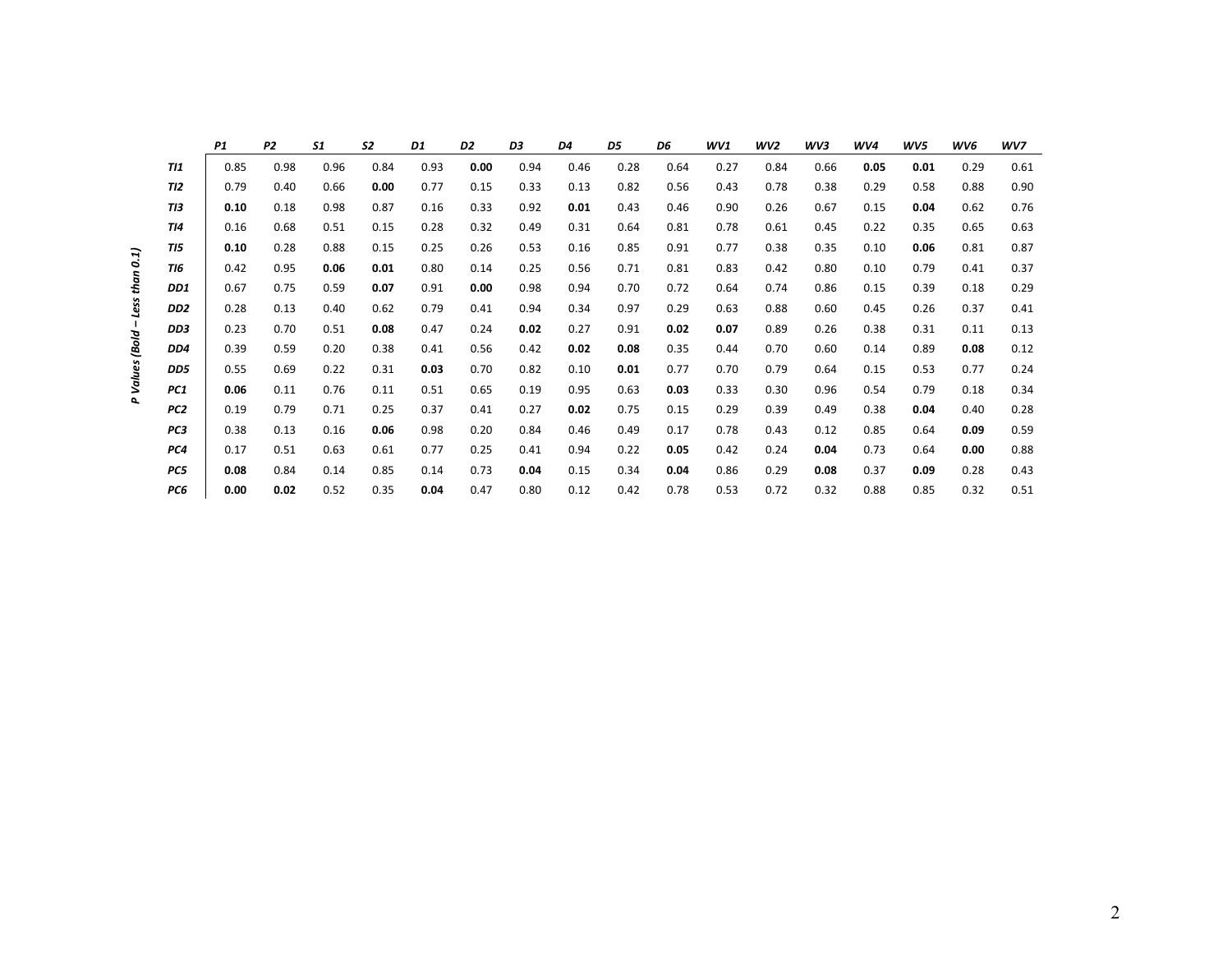# **APPENDIX 3**

### **Quantifying Diversity and Outcomes at the Basin Council Level**

Where we are interested in the simple 'magnitude' of response – how relevant technical information is perceived to be within a council, or how many council members feel that decisions are made democratically, we aggregate using mean or proportion. Questions with cardinal scale responses (e.g, 0 to 10, etc.) or ordinal responses (e.g., strongly agree to strongly disagree) are aggregated using the mean value across each basin. Ordinal responses are first transformed to cardinal responses by assuming their values to be evenly spaced between 0 and 1. Thus, for example, the set ['often', 'sometimes', 'rarely', 'never'] becomes [1, 0.66, 0.33, 0]. Transforming the data makes it more amenable to analysis, revealing information that might be lost by using the median (Wright and Linacre 1989, Velleman and Wilkinson 1993). Questions with yes or no responses, or where we are interested in a particular response (i.e., those that respond 'b', or those that respond '1' or '2') were aggregated using the proportion of council members giving the response of interest across each basin. We use these two modes of aggregation, mean and proportion, for all dependent variable proxies (with one exception, DD5 – see Appendix 1) to express the magnitude of perceived relevance of technical information, the magnitude of democratic decision-making, and the magnitude of participation in council activities (i.e., the dependent variables).

Where we are interested in the diversity of a response – how variable the response is within the council – we aggregate using standard deviation or entropy. Entropy and standard deviation are more sophisticated than the simple mean and proportion calculations and warrant further explanation. The standard deviation of an aggregate response within a given basin is calculated as:

$$
SD_x = \sqrt{\frac{1}{n_c} \sum_{1}^{n_c} (x_i - \overline{x})^2}
$$
 (A2.1)

where  $n_c$  is the number of responses in the basin. The standard deviation is a useful measure of variability when there is correlation among response options (e.g., a response of 5 is more similar to a response of 4 than would be a response of 8). When there is no correlation among response options (e.g., a respondent must select whether they represent a) a water user b) a government organ or c) a civil society organization), the use of a standard deviation is inappropriate. As a complement to the standard deviation for questions with uncorrelated response options, we calculate the entropy:

$$
E_x = \sum_{i}^{m_x} -p_{x=i} \cdot \ln(p_{x=i})
$$
 (A2.2)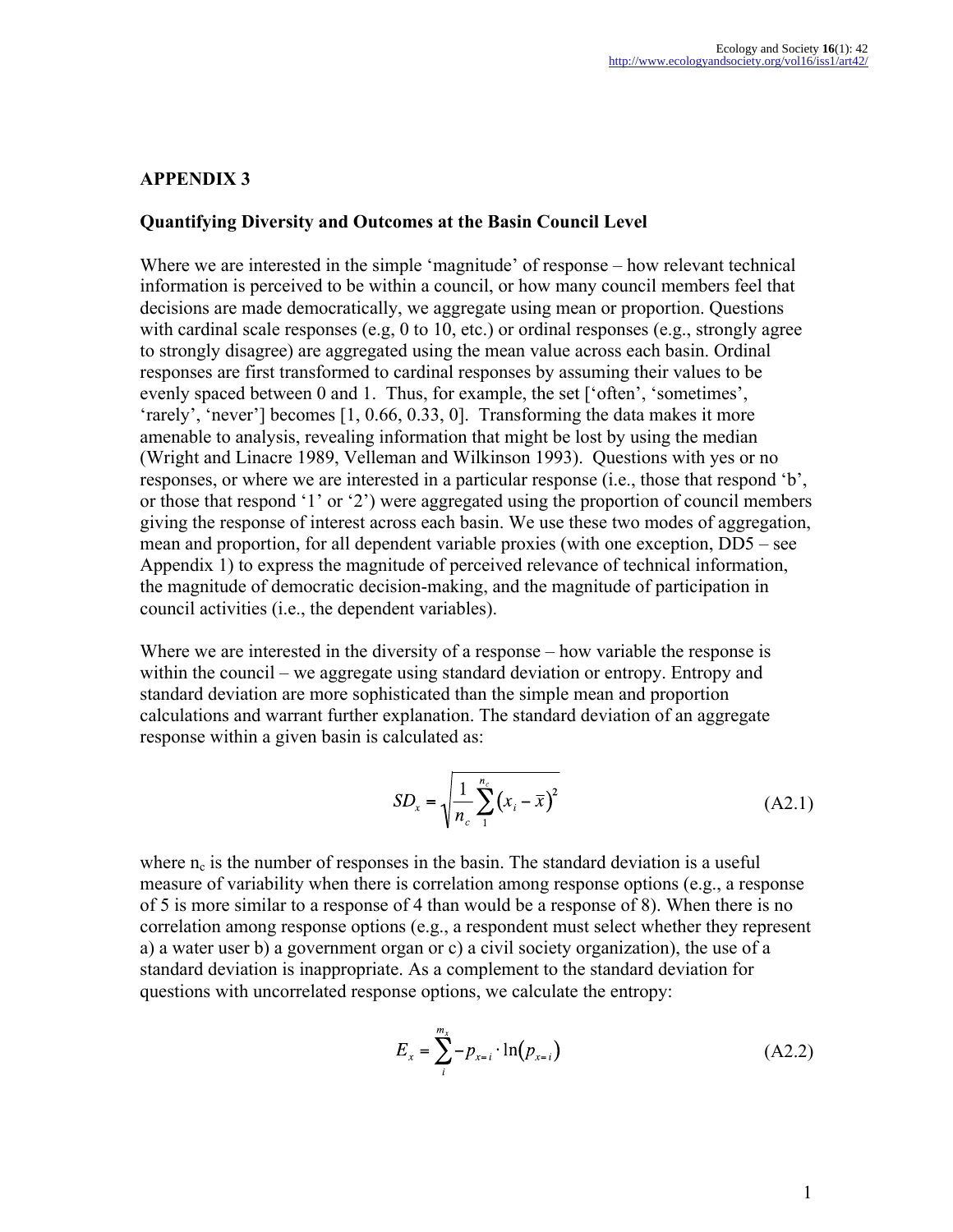where  $m_x$  is the number of response options and  $p_{x=1}$  is the proportion of responses with response option *i*. With origins in the study of thermodynamics and a wide application in the study of material processes (Rechberger 2001, Rechberger and Graedel 2002, Kaufman et al. 2008), entropy, as calculated above, has found a place in social research fields in recent decades as a measure of uncertainty (Bailey 1983, Gill 2005), of flexibility (Shuiabi et al. 2005), of inequality (Allison 1978), and of diversity (Galtung 1980). This last application is the closest to our own usage of statistical entropy as a signal of diversity within uncorrelated response options.

Mathematically, the standard deviation and the entropy are not identical, but they share some characteristics that let them serve similar functions for ordinal/cardinal responses and for uncorrelated responses, respectively, in our analysis. Take for instance a question that asks a respondent to rate something on a scale from 1 to 5 (correlated and ordinal), and another question that asks a respondent to choose a response from a to e (uncorrelated). Both the standard deviation and the entropy are minimized when all respondents make the same response (i.e., all '3' or all 'e'). The standard deviation for the former is maximized when responses are evenly divided among the extremes (half '1' and half '5'). The entropy for the latter is different (since there are no 'extreme' values when the response options are uncorrelated) and is maximized when responses are evenly distributed across all options (an even number of 'a', 'b', 'c', 'd', and 'e' responses). However, these two functions share the property that they generally increase from a minimum as responses grow more different, and thus allow for some comparison across ordinal/cardinal and uncorrelated response options where previously no comparison was possible.

We aggregate all proxies for the independent variables (as well as a single question in the make up of one of the dependent variables, DD) using the complementary relationships of entropy and standard deviation to express diversity in worldviews within the council, sector represented, perceived problems in the basin, and in demographic makeup. In the case of the one dependent variable proxy aggregated using entropy, we treat differences in the perception of who the most influential actor in the basin is as a signal of power sharing and thus of the magnitude of democratic decision-making in the basin.

We have chosen not to collapse our dependent or independent variable proxies into a single measure, as each variable represents a complex concept only partially revealed by each individual question, and response patterns to each question may be different. While a single index might be a useful tool for comparing different basins across a particular variable, it masks correlations that might exist between different responses, and is thus not useful for the purposes of this analysis. Instead, we look at the existence (or not) of significant correlations between particular aspects (i.e., the selected aggregate responses) of the dependent and independent variables, to gain a more general understanding of the relative roles WV, P, S, and D play in explaining TI, DD, and PC.